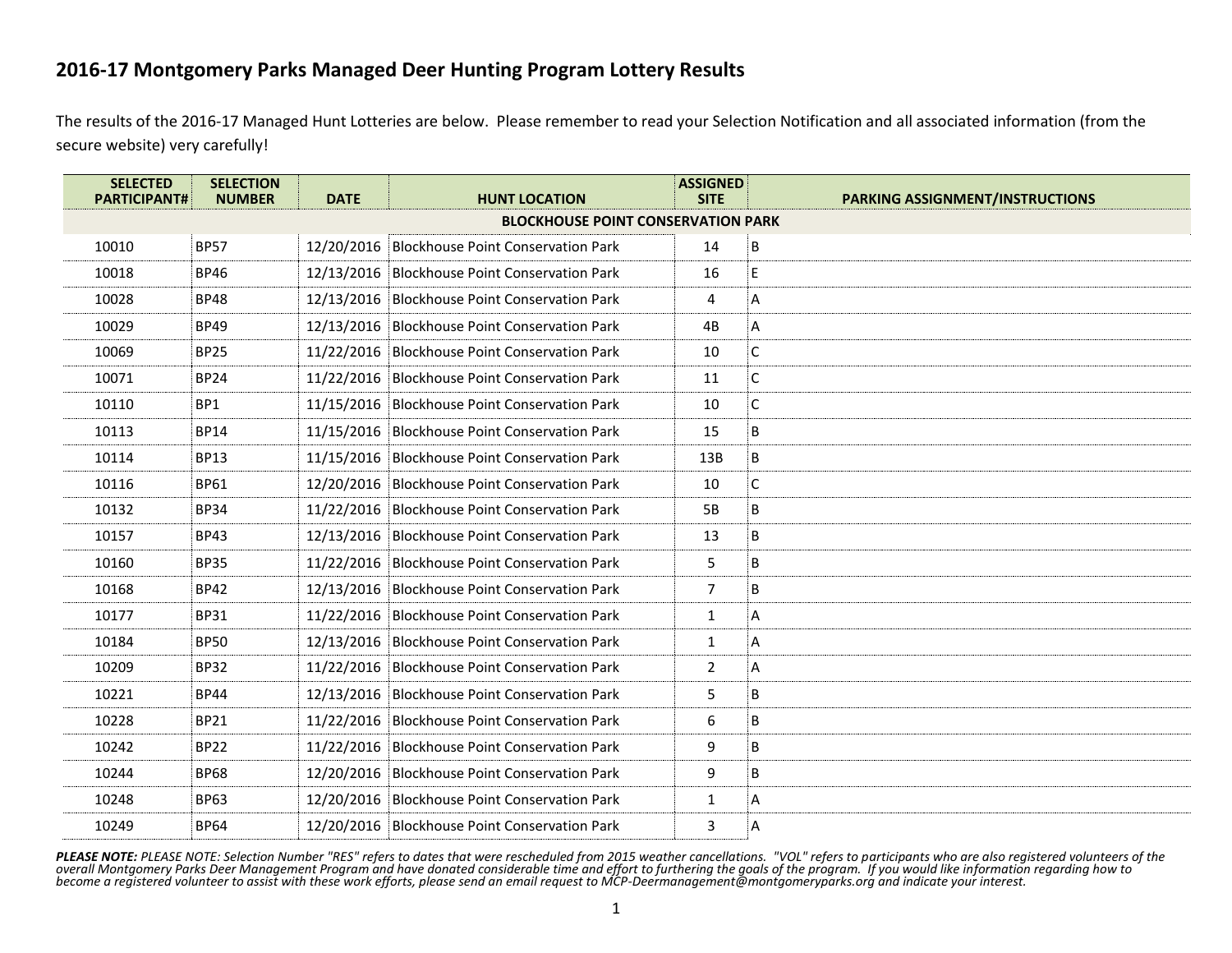| <b>SELECTED</b><br><b>PARTICIPANT#</b> | <b>SELECTION</b><br><b>NUMBER</b> | <b>DATE</b> | <b>HUNT LOCATION</b>                          | <b>ASSIGNED</b><br><b>SITE</b> | <b>PARKING ASSIGNMENT/INSTRUCTIONS</b> |
|----------------------------------------|-----------------------------------|-------------|-----------------------------------------------|--------------------------------|----------------------------------------|
| 10250                                  | <b>BP65</b>                       |             | 12/20/2016 Blockhouse Point Conservation Park | $\overline{2}$                 | A                                      |
| 10258                                  | BP23                              |             | 11/22/2016 Blockhouse Point Conservation Park | 15                             | B                                      |
| 10276                                  | <b>BP70</b>                       |             | 12/20/2016 Blockhouse Point Conservation Park | 15                             | В                                      |
| 10298                                  | BP5                               |             | 11/15/2016 Blockhouse Point Conservation Park | 8                              | B                                      |
| 10299                                  | <b>BP15</b>                       |             | 11/15/2016 Blockhouse Point Conservation Park | $\overline{7}$                 | B                                      |
| 10300                                  | <b>BP18</b>                       |             | 11/15/2016 Blockhouse Point Conservation Park | 12                             | D                                      |
| 10306                                  | <b>BP40</b>                       |             | 12/13/2016 Blockhouse Point Conservation Park | 11                             | C                                      |
| 10313                                  | <b>BP54</b>                       |             | 12/20/2016 Blockhouse Point Conservation Park | 8                              | B                                      |
| 10325                                  | BP3                               |             | 11/15/2016 Blockhouse Point Conservation Park | 6                              | B                                      |
| 10345                                  | <b>BP20</b>                       |             | 11/22/2016 Blockhouse Point Conservation Park | 16                             | E                                      |
| 10348                                  | <b>BP53</b>                       |             | 12/13/2016 Blockhouse Point Conservation Park | 6                              | B                                      |
| 10352                                  | <b>BP55</b>                       |             | 12/20/2016 Blockhouse Point Conservation Park | $\overline{7}$                 | B                                      |
| 10356                                  | <b>BP36</b>                       |             | 11/22/2016 Blockhouse Point Conservation Park | 12                             | D                                      |
| 10380                                  | <b>BP27</b>                       |             | 11/22/2016 Blockhouse Point Conservation Park | 4B                             | А                                      |
| 10384                                  | <b>BP71</b>                       |             | 12/20/2016 Blockhouse Point Conservation Park | 12                             | D                                      |
| 10396                                  | <b>BP37</b>                       |             | 12/13/2016 Blockhouse Point Conservation Park | 15                             | B                                      |
| 10403                                  | <b>BP58</b>                       |             | 12/20/2016 Blockhouse Point Conservation Park | 16                             | $\mathsf E$                            |
| 10411                                  | <b>BP47</b>                       |             | 12/13/2016 Blockhouse Point Conservation Park | 12                             | D                                      |
| 10412                                  | <b>BP51</b>                       |             | 12/13/2016 Blockhouse Point Conservation Park | $\overline{2}$                 | А                                      |
| 10420                                  | <b>BP62</b>                       |             | 12/20/2016 Blockhouse Point Conservation Park | 11                             | C                                      |
| 10421                                  | BP7                               |             | 11/15/2016 Blockhouse Point Conservation Park | $\overline{2}$                 | Α                                      |
| 10424                                  | <b>BP16</b>                       |             | 11/15/2016 Blockhouse Point Conservation Park | 16                             | E                                      |
| 10426                                  | <b>BP29</b>                       |             | 11/22/2016 Blockhouse Point Conservation Park | 8                              | B                                      |
| 10433                                  | <b>BP30</b>                       |             | 11/22/2016 Blockhouse Point Conservation Park | 7                              | B                                      |
| 10434                                  | <b>BP28</b>                       |             | 11/22/2016 Blockhouse Point Conservation Park | 14                             | B                                      |
| 10443                                  | <b>BP33</b>                       |             | 11/22/2016 Blockhouse Point Conservation Park | 3                              | А                                      |
| 10450                                  | <b>BP52</b>                       |             | 12/13/2016 Blockhouse Point Conservation Park | 3                              | А                                      |
|                                        |                                   |             |                                               |                                |                                        |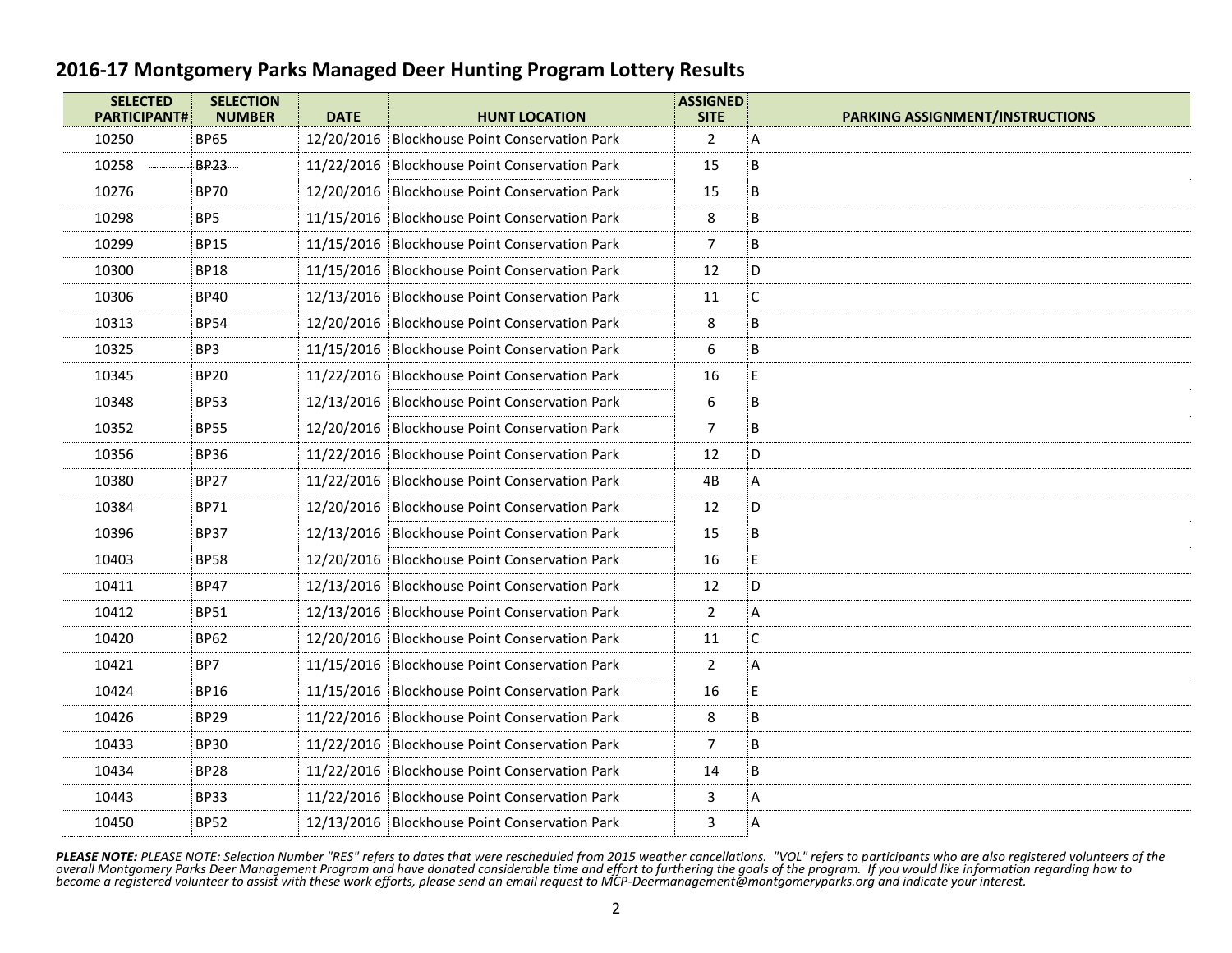| <b>SELECTED</b><br><b>PARTICIPANT#</b> | <b>SELECTION</b><br><b>NUMBER</b> | <b>DATE</b> | <b>HUNT LOCATION</b>                          | <b>ASSIGNED</b><br><b>SITE</b> | <b>PARKING ASSIGNMENT/INSTRUCTIONS</b> |
|----------------------------------------|-----------------------------------|-------------|-----------------------------------------------|--------------------------------|----------------------------------------|
| 10467                                  | VOL                               | 12/13/2016  | <b>Blockhouse Point Conservation Park</b>     | 9                              | B                                      |
| 10476                                  | BP8                               |             | 11/15/2016 Blockhouse Point Conservation Park | 3                              | Α                                      |
| 10477                                  | <b>BP39</b>                       |             | 12/13/2016 Blockhouse Point Conservation Park | 14                             | B                                      |
| 10478                                  | BP <sub>6</sub>                   |             | 11/15/2016 Blockhouse Point Conservation Park | 1                              | A                                      |
| 10480                                  | <b>BP38</b>                       |             | 12/13/2016 Blockhouse Point Conservation Park | 8                              | B                                      |
| 10483                                  | <b>BP60</b>                       |             | 12/20/2016 Blockhouse Point Conservation Park | 13                             | B                                      |
| 10485                                  | <b>BP69</b>                       |             | 12/20/2016 Blockhouse Point Conservation Park | 6                              | B                                      |
| 10542                                  | <b>BP45</b>                       |             | 12/13/2016 Blockhouse Point Conservation Park | 5B                             | B                                      |
| 10550                                  | BP4                               |             | 11/15/2016 Blockhouse Point Conservation Park | 9                              | B                                      |
| 10558                                  | <b>BP66</b>                       |             | 12/20/2016 Blockhouse Point Conservation Park | 5B                             | B                                      |
| 10569                                  | <b>BP67</b>                       |             | 12/20/2016 Blockhouse Point Conservation Park | 5                              | B                                      |
| 10579                                  | BP <sub>9</sub>                   |             | 11/15/2016 Blockhouse Point Conservation Park | 14                             | B                                      |
| 10588                                  | <b>BP59</b>                       | 12/20/2016  | <b>Blockhouse Point Conservation Park</b>     | 4                              | А                                      |
| 10601                                  | <b>BP41</b>                       |             | 12/13/2016 Blockhouse Point Conservation Park | 10                             | С                                      |
| 10603                                  | BP <sub>2</sub>                   |             | 11/15/2016 Blockhouse Point Conservation Park | 11                             | C                                      |
| 10607                                  | <b>BP56</b>                       |             | 12/20/2016 Blockhouse Point Conservation Park | 4B                             | A                                      |
| 10612                                  | <b>BP19</b>                       |             | 11/22/2016 Blockhouse Point Conservation Park | 4                              | А                                      |
| 10623                                  | <b>BP26</b>                       |             | 11/22/2016 Blockhouse Point Conservation Park | 13                             | B                                      |
| 10649                                  | <b>BP17</b>                       |             | 11/15/2016 Blockhouse Point Conservation Park | 5                              | В                                      |
| 10665                                  | <b>BP11</b>                       |             | 11/15/2016 Blockhouse Point Conservation Park | 4                              | A                                      |
| 10667                                  | <b>BP12</b>                       |             | 11/15/2016 Blockhouse Point Conservation Park | 4B                             | А                                      |
| 10674                                  | <b>BP10</b>                       |             | 11/15/2016 Blockhouse Point Conservation Park | 5B                             | B                                      |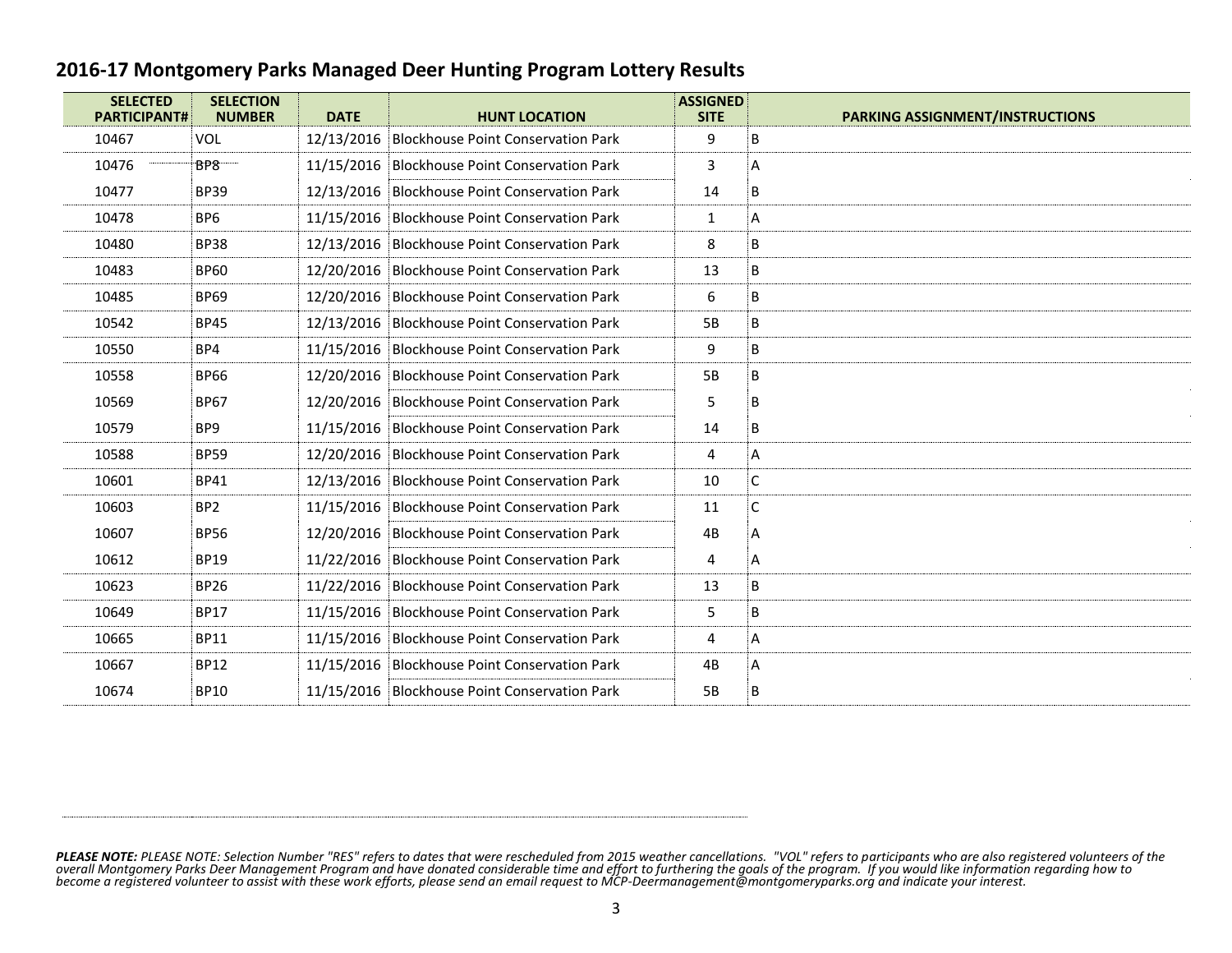| <b>SELECTED</b><br><b>PARTICIPANT#</b> | <b>SELECTION</b><br><b>NUMBER</b> | <b>DATE</b> | <b>HUNT LOCATION</b>                       | <b>ASSIGNED</b><br><b>SITE</b> | <b>PARKING ASSIGNMENT/INSTRUCTIONS</b> |
|----------------------------------------|-----------------------------------|-------------|--------------------------------------------|--------------------------------|----------------------------------------|
|                                        |                                   |             | <b>RACHEL CARSON CONSERVATION PARK</b>     |                                |                                        |
| 10023                                  | <b>RC20</b>                       |             | 10/31/2016 Rachel Carson Conservation Park | 13                             | Н                                      |
| 10024                                  | <b>RC21</b>                       |             | 10/31/2016 Rachel Carson Conservation Park | 14                             | н                                      |
| 10025                                  | <b>RC62</b>                       |             | 12/12/2016 Rachel Carson Conservation Park | 17                             | Α                                      |
| 10027                                  | <b>RC60</b>                       |             | 12/12/2016 Rachel Carson Conservation Park | 15                             | Α                                      |
| 10065                                  | <b>RC17</b>                       |             | 10/24/2016 Rachel Carson Conservation Park | 9                              | F                                      |
| 10074                                  | <b>RC63</b>                       |             | 12/12/2016 Rachel Carson Conservation Park | 7                              | D                                      |
| 10087                                  | <b>VOL</b>                        |             | 10/24/2016 Rachel Carson Conservation Park | 5                              | $\mathsf{C}$                           |
| 10095                                  | RC <sub>2</sub>                   |             | 10/24/2016 Rachel Carson Conservation Park | 16                             | Α                                      |
| 10105                                  | <b>VOL</b>                        |             | 11/14/2016 Rachel Carson Conservation Park | 4B                             | G                                      |
| 10113                                  | <b>RC48</b>                       |             | 11/14/2016 Rachel Carson Conservation Park | 7                              | D                                      |
| 10114                                  | <b>RC47</b>                       |             | 11/14/2016 Rachel Carson Conservation Park | 6                              | D                                      |
| 10178                                  | <b>RC58</b>                       |             | 12/12/2016 Rachel Carson Conservation Park | 14                             | н                                      |
| 10179                                  | <b>RC57</b>                       |             | 12/12/2016 Rachel Carson Conservation Park | 13                             | Н                                      |
| 10181                                  | <b>RC59</b>                       |             | 12/12/2016 Rachel Carson Conservation Park | 14B                            | H                                      |
| 10182                                  | <b>RC50</b>                       |             | 11/14/2016 Rachel Carson Conservation Park | 13                             | Н                                      |
| 10186                                  | <b>RC16</b>                       |             | 10/24/2016 Rachel Carson Conservation Park | 7B                             | D                                      |
| 10187                                  | <b>RC41</b>                       |             | 11/14/2016 Rachel Carson Conservation Park | 3                              | G                                      |
| 10195                                  | RC5                               |             | 10/24/2016 Rachel Carson Conservation Park | 4B                             | G                                      |
| 10203                                  | <b>RC18</b>                       |             | 10/31/2016 Rachel Carson Conservation Park | 8                              | E                                      |
| 10231                                  | <b>RC51</b>                       |             | 11/14/2016 Rachel Carson Conservation Park | 5                              | С                                      |
| 10237                                  | RC1                               |             | 10/24/2016 Rachel Carson Conservation Park | 15                             | А                                      |
| 10248                                  | <b>RC12</b>                       |             | 10/24/2016 Rachel Carson Conservation Park | 13                             | н                                      |
| 10249                                  | <b>RC13</b>                       |             | 10/24/2016 Rachel Carson Conservation Park | 14                             | H.                                     |
| 10250                                  | <b>RC14</b>                       |             | 10/24/2016 Rachel Carson Conservation Park | 14B                            | H                                      |
| 10261                                  | <b>RC53</b>                       |             | 11/14/2016 Rachel Carson Conservation Park | $\mathbf{1}$                   | B                                      |
| 10267                                  | <b>RC19</b>                       |             | 10/31/2016 Rachel Carson Conservation Park | 12                             | E                                      |
|                                        |                                   |             |                                            |                                |                                        |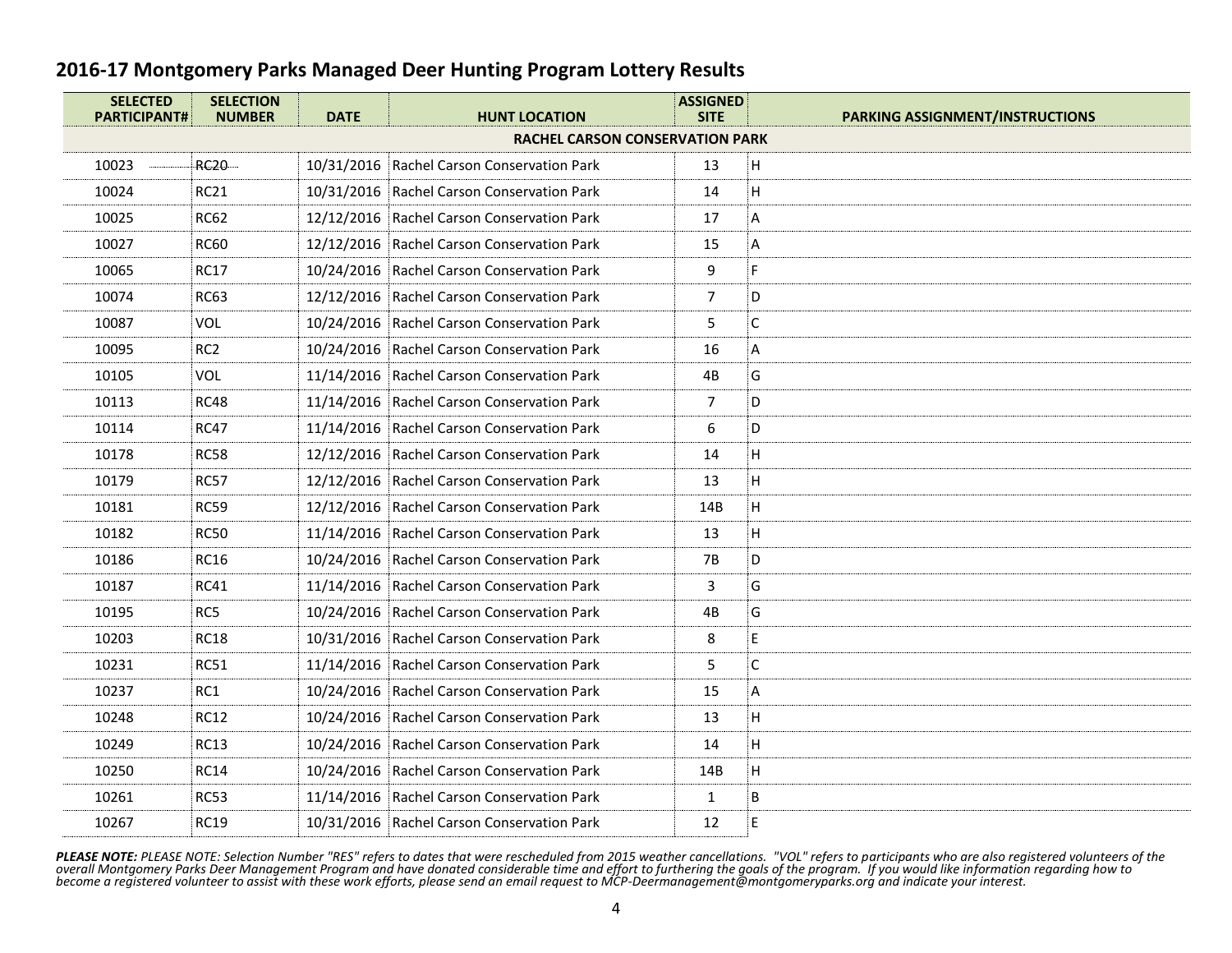| <b>SELECTED</b><br><b>PARTICIPANT#</b> | <b>SELECTION</b><br><b>NUMBER</b> | <b>DATE</b> | <b>HUNT LOCATION</b>                       | <b>ASSIGNED</b><br><b>SITE</b> | <b>PARKING ASSIGNMENT/INSTRUCTIONS</b> |
|----------------------------------------|-----------------------------------|-------------|--------------------------------------------|--------------------------------|----------------------------------------|
| 10274                                  | <b>RC64</b>                       |             | 12/12/2016 Rachel Carson Conservation Park | 6                              | D                                      |
| 10276                                  | <b>RC46</b>                       |             | 11/14/2016 Rachel Carson Conservation Park | 11                             | F                                      |
| 10281                                  | <b>RC66</b>                       |             | 12/12/2016 Rachel Carson Conservation Park | 4B                             | G                                      |
| 10293                                  | RC44                              |             | 11/14/2016 Rachel Carson Conservation Park | 14B                            | H                                      |
| 10294                                  | RC <sub>3</sub>                   |             | 10/24/2016 Rachel Carson Conservation Park | 6                              | D                                      |
| 10295                                  | RC4                               |             | 10/24/2016 Rachel Carson Conservation Park | $\overline{7}$                 | D                                      |
| 10298                                  | <b>RC69</b>                       |             | 12/12/2016 Rachel Carson Conservation Park | 11                             | F                                      |
| 10299                                  | <b>RC49</b>                       |             | 11/14/2016 Rachel Carson Conservation Park | 7B                             | D                                      |
| 10300                                  | <b>RC23</b>                       |             | 10/31/2016 Rachel Carson Conservation Park | $\overline{2}$                 | С                                      |
| 10306                                  | <b>RC70</b>                       |             | 12/12/2016 Rachel Carson Conservation Park | 3                              | G                                      |
| 10309                                  | <b>RC52</b>                       |             | 11/14/2016 Rachel Carson Conservation Park | 10                             | F.                                     |
| 10318                                  | VOL                               |             | 10/24/2016 Rachel Carson Conservation Park | $\overline{2}$                 | С                                      |
| 10318                                  | <b>RC45</b>                       |             | 11/14/2016 Rachel Carson Conservation Park | 14                             | H                                      |
| 10335                                  | <b>RC43</b>                       |             | 11/14/2016 Rachel Carson Conservation Park | 9                              | F.                                     |
| 10339                                  | <b>RC29</b>                       |             | 10/31/2016 Rachel Carson Conservation Park | $\mathbf{1}$                   | B                                      |
| 10348                                  | <b>RC37</b>                       |             | 10/31/2016 Rachel Carson Conservation Park | 7                              | D                                      |
| 10348                                  | <b>RC74</b>                       |             | 12/12/2016 Rachel Carson Conservation Park | 9                              | F                                      |
| 10352                                  | <b>RC26</b>                       |             | 10/31/2016 Rachel Carson Conservation Park | 7B                             | D                                      |
| 10357                                  | <b>RC25</b>                       |             | 10/31/2016 Rachel Carson Conservation Park | 11                             | F                                      |
| 10369                                  | <b>RC65</b>                       |             | 12/12/2016 Rachel Carson Conservation Park | 7B                             | D                                      |
| 10390                                  | <b>RC42</b>                       |             | 11/14/2016 Rachel Carson Conservation Park | 4                              | G                                      |
| 10422                                  | RC <sub>8</sub>                   |             | 10/24/2016 Rachel Carson Conservation Park | 8                              | E                                      |
| 10424                                  | <b>RC35</b>                       |             | 10/31/2016 Rachel Carson Conservation Park | 5                              | С                                      |
| 10427                                  | <b>RC22</b>                       |             | 10/31/2016 Rachel Carson Conservation Park | 14B                            | H                                      |
| 10459                                  | RC <sub>9</sub>                   |             | 10/24/2016 Rachel Carson Conservation Park | 12                             | E                                      |
| 10467                                  | VOL                               |             | 12/12/2016 Rachel Carson Conservation Park | $\overline{2}$                 | С                                      |
| 10468                                  | <b>RC55</b>                       |             | 11/14/2016 Rachel Carson Conservation Park | 12                             | E                                      |
|                                        |                                   |             |                                            |                                |                                        |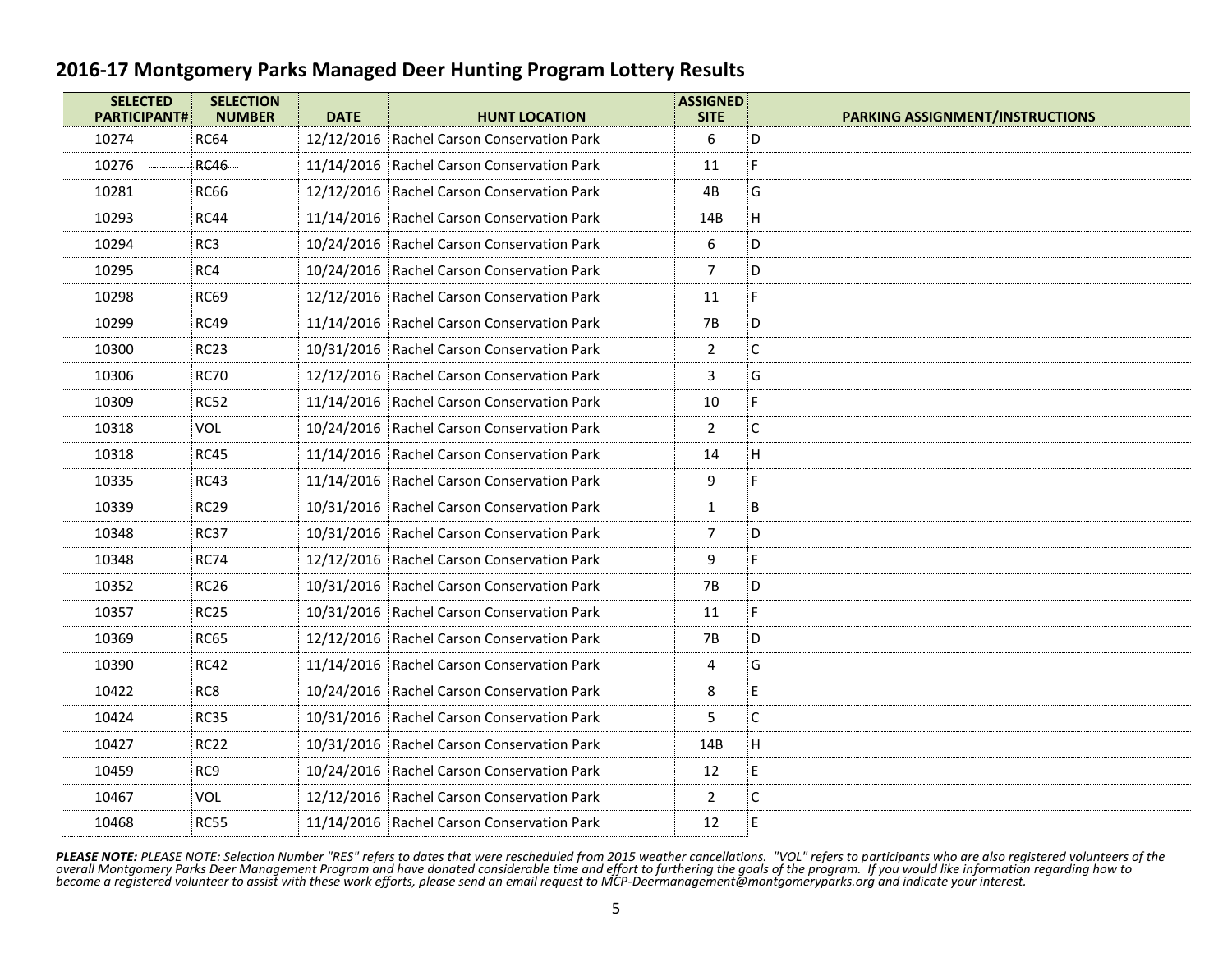| <b>SELECTED</b><br><b>PARTICIPANT#</b> | <b>SELECTION</b><br><b>NUMBER</b> | <b>DATE</b> | <b>HUNT LOCATION</b>                       | <b>ASSIGNED</b><br><b>SITE</b> | <b>PARKING ASSIGNMENT/INSTRUCTIONS</b> |
|----------------------------------------|-----------------------------------|-------------|--------------------------------------------|--------------------------------|----------------------------------------|
| 10469                                  | <b>RC54</b>                       |             | 11/14/2016 Rachel Carson Conservation Park | 8                              | E                                      |
| 10471                                  | <b>RC56</b>                       |             | 12/12/2016 Rachel Carson Conservation Park | 5                              | C                                      |
| 10516                                  | <b>RC38</b>                       |             | 11/14/2016 Rachel Carson Conservation Park | 15                             | Α                                      |
| 10522                                  | RC73                              |             | 12/12/2016 Rachel Carson Conservation Park | 10                             | F                                      |
| 10549                                  | <b>RC61</b>                       |             | 12/12/2016 Rachel Carson Conservation Park | 16                             | А                                      |
| 10550                                  | VOL                               |             | 11/14/2016 Rachel Carson Conservation Park | $\overline{2}$                 | С                                      |
| 10554                                  | VOL                               |             | 10/24/2016 Rachel Carson Conservation Park | 17                             | Α                                      |
| 10556                                  | <b>RC36</b>                       |             | 10/31/2016 Rachel Carson Conservation Park | 6                              | D                                      |
| 10562                                  | <b>RC31</b>                       |             | 10/31/2016 Rachel Carson Conservation Park | 17                             | Α                                      |
| 10571                                  | <b>RC32</b>                       |             | 10/31/2016 Rachel Carson Conservation Park | 15                             | Α                                      |
| 10582                                  | <b>RC30</b>                       |             | 10/31/2016 Rachel Carson Conservation Park | 16                             | A                                      |
| 10586                                  | <b>RC33</b>                       |             | 10/31/2016 Rachel Carson Conservation Park | 4                              | G                                      |
| 10593                                  | RC7                               |             | 10/24/2016 Rachel Carson Conservation Park | 10                             | F                                      |
| 10596                                  | RC6                               |             | 10/24/2016 Rachel Carson Conservation Park | 11                             | F                                      |
| 10597                                  | <b>RC24</b>                       |             | 10/31/2016 Rachel Carson Conservation Park | 10                             | F                                      |
| 10601                                  | <b>RC71</b>                       |             | 12/12/2016 Rachel Carson Conservation Park | 4                              | G                                      |
| 10644                                  | <b>RC67</b>                       |             | 12/12/2016 Rachel Carson Conservation Park | 8                              | E                                      |
| 10645                                  | <b>RC34</b>                       |             | 10/31/2016 Rachel Carson Conservation Park | 9                              | F                                      |
| 10647                                  | <b>RC27</b>                       |             | 10/31/2016 Rachel Carson Conservation Park | 4B                             | G                                      |
| 10648                                  | <b>RC28</b>                       |             | 10/31/2016 Rachel Carson Conservation Park | 3                              | G                                      |
| 10653                                  | <b>RC72</b>                       |             | 12/12/2016 Rachel Carson Conservation Park | 1                              | B                                      |
| 10661                                  | <b>RC11</b>                       |             | 10/24/2016 Rachel Carson Conservation Park | 4                              | G                                      |
| 10665                                  | <b>RC39</b>                       |             | 11/14/2016 Rachel Carson Conservation Park | 16                             | Α                                      |
| 10667                                  | <b>RC40</b>                       |             | 11/14/2016 Rachel Carson Conservation Park | 17                             | Α                                      |
| 10675                                  | <b>RC15</b>                       |             | 10/24/2016 Rachel Carson Conservation Park | $\mathbf{1}$                   | B                                      |
| 10676                                  | <b>RC68</b>                       |             | 12/12/2016 Rachel Carson Conservation Park | 12                             | E                                      |
| 10680                                  | <b>RC10</b>                       |             | 10/24/2016 Rachel Carson Conservation Park | 3                              | G                                      |
|                                        |                                   |             |                                            |                                |                                        |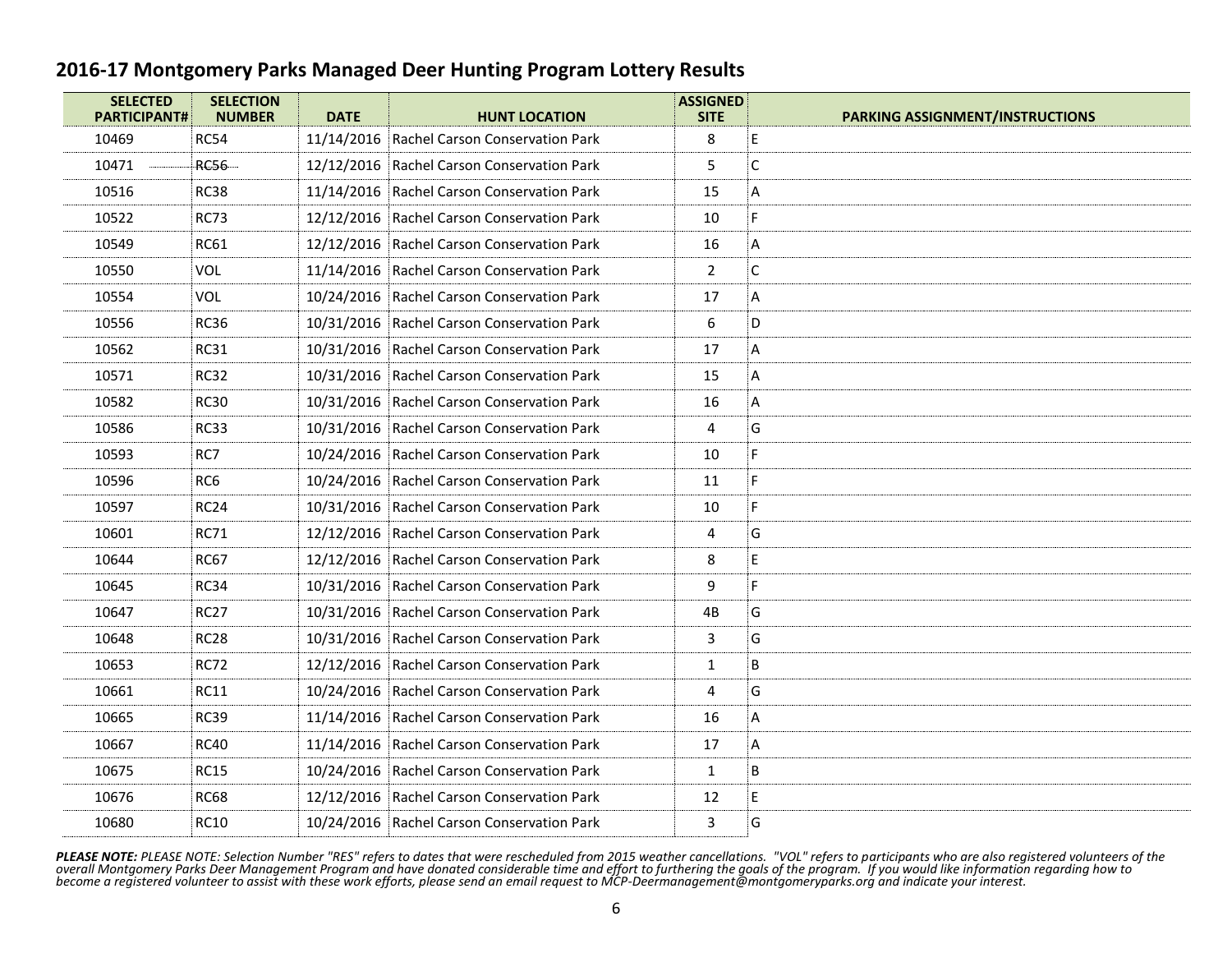| <b>SELECTED</b><br><b>PARTICIPANT#</b> | <b>SELECTION</b><br><b>NUMBER</b> | <b>DATE</b> | <b>HUNT LOCATION</b>                       | <b>ASSIGNED</b><br><b>SITE</b> | <b>PARKING ASSIGNMENT/INSTRUCTIONS</b> |
|----------------------------------------|-----------------------------------|-------------|--------------------------------------------|--------------------------------|----------------------------------------|
|                                        |                                   |             | <b>NORTH GERMANTOWN GREENWAY/GSSVP</b>     |                                |                                        |
| 10015                                  | <b>NG54</b>                       | 12/14/2016  | North Germantown Greenway/GSSVP            | 14                             | Parking-G                              |
| 10018                                  | <b>NG39</b>                       |             | 11/16/2016 North Germantown Greenway/GSSVP | 15                             | Parking-E                              |
| 10026                                  | <b>NG51</b>                       |             | 12/14/2016 North Germantown Greenway/GSSVP | 17                             | Parking-E                              |
| 10028                                  | <b>NG32</b>                       |             | 11/16/2016 North Germantown Greenway/GSSVP | 11                             | Parking-B                              |
| 10029                                  | <b>NG33</b>                       |             | 11/16/2016 North Germantown Greenway/GSSVP | 10                             | Parking-B                              |
| 10037                                  | <b>NG16</b>                       | 11/2/2016   | North Germantown Greenway/GSSVP            | 3                              | Parking-F                              |
| 10049                                  | <b>NG31</b>                       |             | 11/16/2016 North Germantown Greenway/GSSVP | 8                              | Parking-D                              |
| 10050                                  | <b>VOL</b>                        | 10/26/2016  | North Germantown Greenway/GSSVP            | 13                             | Parking-D                              |
| 10050                                  | <b>NG52</b>                       | 12/14/2016  | North Germantown Greenway/GSSVP            | 13                             | Parking-D                              |
| 10057                                  | <b>NG20</b>                       | 11/2/2016   | North Germantown Greenway/GSSVP            | 5                              | Parking-A                              |
| 10077                                  | <b>NG47</b>                       | 12/14/2016  | North Germantown Greenway/GSSVP            | $\overline{7}$                 | Parking-C                              |
| 10086                                  | <b>NG53</b>                       | 12/14/2016  | North Germantown Greenway/GSSVP            | 12                             | Parking-D                              |
| 10087                                  | <b>VOL</b>                        |             | 10/26/2016 North Germantown Greenway/GSSVP | 14                             | Parking-G                              |
| 10089                                  | <b>NG40</b>                       |             | 12/14/2016 North Germantown Greenway/GSSVP | 16                             | Parking-E                              |
| 10091                                  | <b>NG35</b>                       | 11/16/2016  | North Germantown Greenway/GSSVP            | 9                              | Parking-A                              |
| 10101                                  | <b>NG50</b>                       |             | 12/14/2016 North Germantown Greenway/GSSVP | 15                             | Parking-E                              |
| 10105                                  | NG7                               |             | 10/26/2016 North Germantown Greenway/GSSVP | 4                              | Parking-F                              |
| 10105                                  | <b>VOL</b>                        | 11/16/2016  | North Germantown Greenway/GSSVP            | 12                             | Parking-D                              |
| 10111                                  | <b>NG19</b>                       | 11/2/2016   | North Germantown Greenway/GSSVP            | 9                              | Parking-A                              |
| 10126                                  | <b>NG34</b>                       | 11/16/2016  | North Germantown Greenway/GSSVP            | 5                              | Parking-A                              |
| 10155                                  | <b>NG17</b>                       | 11/2/2016   | North Germantown Greenway/GSSVP            | 4                              | Parking-F                              |
| 10177                                  | <b>NG44</b>                       | 12/14/2016  | North Germantown Greenway/GSSVP            | 6                              | Parking-B                              |
| 10186                                  | <b>NG49</b>                       | 12/14/2016  | North Germantown Greenway/GSSVP            | 8                              | Parking-D                              |
| 10191                                  | <b>NG13</b>                       | 11/2/2016   | North Germantown Greenway/GSSVP            | 10                             | Parking-B                              |
| 10197                                  | <b>NG29</b>                       |             | 11/16/2016 North Germantown Greenway/GSSVP | 3                              | Parking-F                              |
| 10200                                  | <b>NG41</b>                       |             | 12/14/2016 North Germantown Greenway/GSSVP | 3                              | Parking-F                              |
|                                        |                                   |             |                                            |                                |                                        |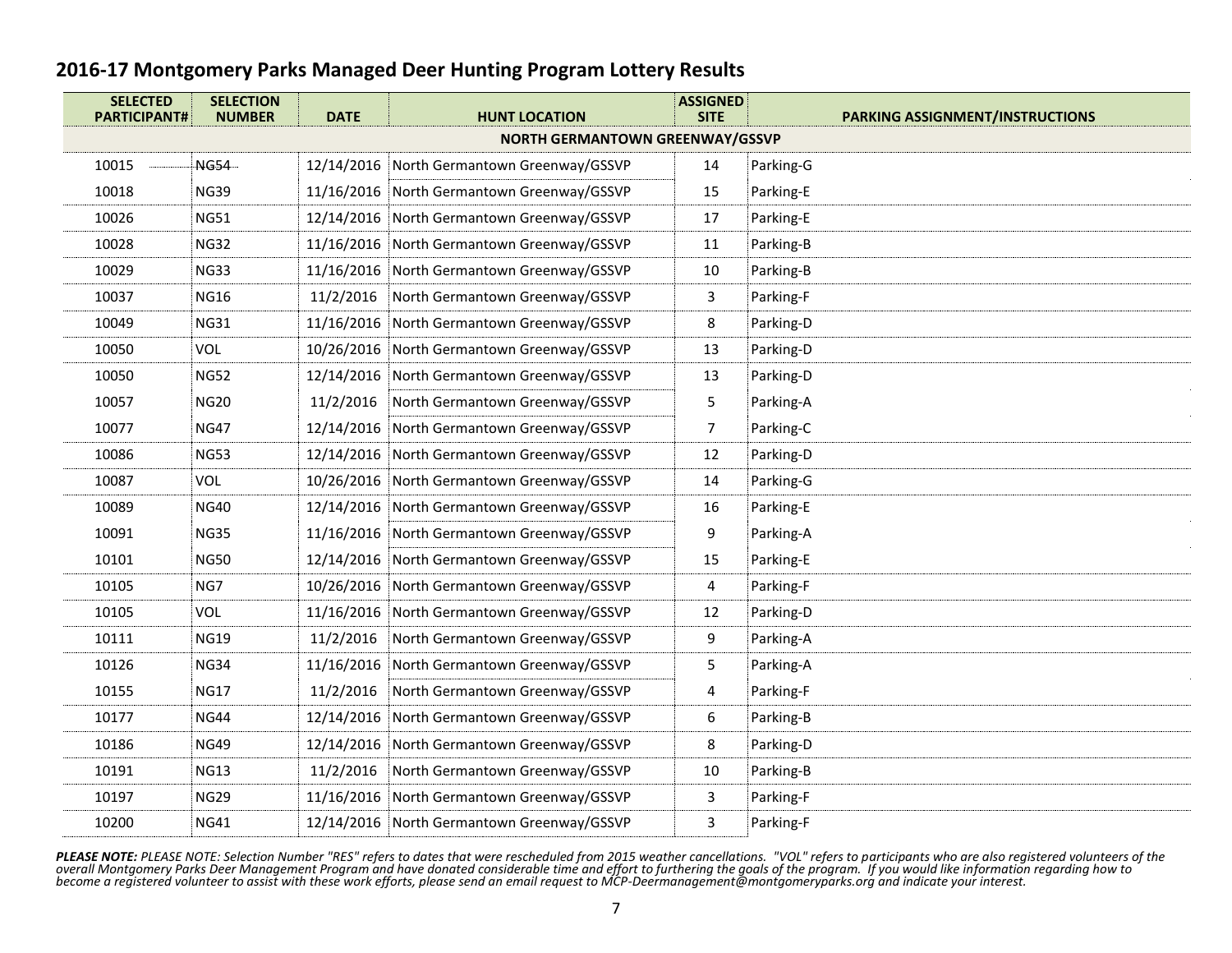| <b>SELECTED</b><br><b>PARTICIPANT#</b> | <b>SELECTION</b><br><b>NUMBER</b> | <b>DATE</b> | <b>HUNT LOCATION</b>                       | <b>ASSIGNED</b><br><b>SITE</b> | <b>PARKING ASSIGNMENT/INSTRUCTIONS</b> |
|----------------------------------------|-----------------------------------|-------------|--------------------------------------------|--------------------------------|----------------------------------------|
| 10201                                  | <b>NG30</b>                       |             | 11/16/2016 North Germantown Greenway/GSSVP | 4                              | Parking-F                              |
| 10206                                  | VOL-                              |             | 11/16/2016 North Germantown Greenway/GSSVP | 14                             | Parking-G                              |
| 10209                                  | <b>NG45</b>                       |             | 12/14/2016 North Germantown Greenway/GSSVP | 10                             | Parking-B                              |
| 10210                                  | NG <sub>6</sub>                   | 10/26/2016  | North Germantown Greenway/GSSVP            | 3                              | Parking-F                              |
| 10268                                  | <b>NG48</b>                       |             | 12/14/2016 North Germantown Greenway/GSSVP | <b>7B</b>                      | Parking-C                              |
| 10298                                  | NG8                               | 10/26/2016  | North Germantown Greenway/GSSVP            | 15                             | Parking-E                              |
| 10301                                  | VOL                               | 11/2/2016   | North Germantown Greenway/GSSVP            | 7B                             | Parking-C                              |
| 10309                                  | <b>NG18</b>                       | 11/2/2016   | North Germantown Greenway/GSSVP            | 6                              | Parking-B                              |
| 10318                                  | VOL                               | 10/26/2016  | North Germantown Greenway/GSSVP            | 9                              | Parking-A                              |
| 10325                                  | <b>NG14</b>                       | 11/2/2016   | North Germantown Greenway/GSSVP            | 8                              | Parking-D                              |
| 10348                                  | <b>NG38</b>                       | 11/16/2016  | North Germantown Greenway/GSSVP            | 6                              | Parking-B                              |
| 10366                                  | VOL                               | 11/2/2016   | North Germantown Greenway/GSSVP            | 14                             | Parking-G                              |
| 10366                                  | <b>NG26</b>                       | 11/16/2016  | North Germantown Greenway/GSSVP            | $\overline{7}$                 | Parking-C                              |
| 10367                                  | NG <sub>2</sub>                   |             | 10/26/2016 North Germantown Greenway/GSSVP | $\overline{7}$                 | Parking-C                              |
| 10368                                  | NG1                               |             | 10/26/2016 North Germantown Greenway/GSSVP | 7B                             | Parking-C                              |
| 10411                                  | VOL                               | 11/2/2016   | North Germantown Greenway/GSSVP            | $\overline{7}$                 | Parking-C                              |
| 10424                                  | VOL                               | 10/26/2016  | North Germantown Greenway/GSSVP            | 5                              | Parking-A                              |
| 10426                                  | <b>NG22</b>                       | 11/2/2016   | North Germantown Greenway/GSSVP            | 16                             | Parking-E                              |
| 10432                                  | <b>NG27</b>                       | 11/16/2016  | North Germantown Greenway/GSSVP            | 7B                             | Parking-C                              |
| 10433                                  | <b>NG23</b>                       | 11/2/2016   | North Germantown Greenway/GSSVP            | 15                             | Parking-E                              |
| 10434                                  | <b>NG21</b>                       | 11/2/2016   | North Germantown Greenway/GSSVP            | 17                             | Parking-E                              |
| 10435                                  | NG <sub>9</sub>                   | 10/26/2016  | North Germantown Greenway/GSSVP            | 8                              | Parking-D                              |
| 10441                                  | <b>NG10</b>                       |             | 10/26/2016 North Germantown Greenway/GSSVP | 12                             | Parking-D                              |
| 10443                                  | <b>NG46</b>                       | 12/14/2016  | North Germantown Greenway/GSSVP            | 11                             | Parking-B                              |
| 10464                                  | <b>NG37</b>                       |             | 11/16/2016 North Germantown Greenway/GSSVP | 17                             | Parking-E                              |
| 10493                                  | <b>NG42</b>                       |             | 12/14/2016 North Germantown Greenway/GSSVP | 4                              | Parking-F                              |
| 10496                                  | VOL                               |             | 10/26/2016 North Germantown Greenway/GSSVP | 10                             | Parking-B                              |
|                                        |                                   |             |                                            |                                |                                        |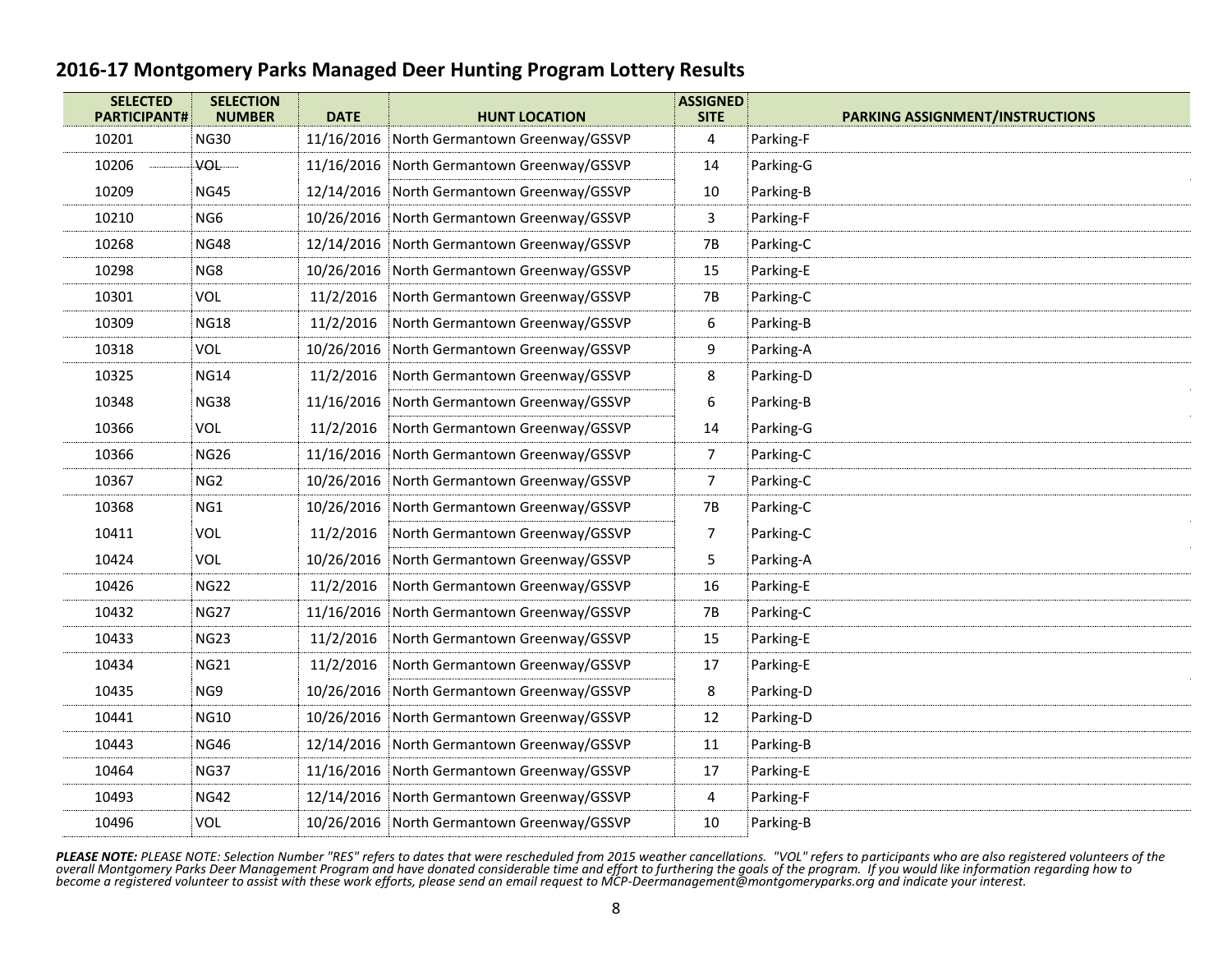|  | 2016-17 Montgomery Parks Managed Deer Hunting Program Lottery Results |
|--|-----------------------------------------------------------------------|
|--|-----------------------------------------------------------------------|

| <b>SELECTED</b><br><b>PARTICIPANT#</b> | <b>SELECTION</b><br><b>NUMBER</b> | <b>DATE</b> | <b>HUNT LOCATION</b>                       | <b>ASSIGNED</b><br><b>SITE</b> | <b>PARKING ASSIGNMENT/INSTRUCTIONS</b> |
|----------------------------------------|-----------------------------------|-------------|--------------------------------------------|--------------------------------|----------------------------------------|
| 10510                                  | NG4                               | 10/26/2016  | North Germantown Greenway/GSSVP            | 17                             | Parking-E                              |
| 10521                                  | VOL TIM                           | 11/16/2016  | North Germantown Greenway/GSSVP            | 13                             | Parking-D                              |
| 10524                                  | <b>NG25</b>                       | 11/2/2016   | North Germantown Greenway/GSSVP            | 2                              | Parking-F                              |
| 10550                                  | <b>NG15</b>                       | 11/2/2016   | North Germantown Greenway/GSSVP            | 12                             | Parking-D                              |
| 10570                                  | <b>VOL</b>                        | 11/2/2016   | North Germantown Greenway/GSSVP            | 11                             | Parking-B                              |
| 10573                                  | NG3                               | 10/26/2016  | North Germantown Greenway/GSSVP            | 16                             | Parking-E                              |
| 10574                                  | <b>NG36</b>                       | 11/16/2016  | North Germantown Greenway/GSSVP            | 16                             | Parking-E                              |
| 10575                                  | NG5                               | 10/26/2016  | North Germantown Greenway/GSSVP            | $\overline{2}$                 | Parking-F                              |
| 10621                                  | <b>NG12</b>                       | 10/26/2016  | North Germantown Greenway/GSSVP            | 11                             | Parking-B                              |
| 10622                                  | <b>NG11</b>                       | 10/26/2016  | North Germantown Greenway/GSSVP            | 6                              | Parking-B                              |
| 10623                                  | <b>NG24</b>                       | 11/2/2016   | North Germantown Greenway/GSSVP            | 13                             | Parking-D                              |
| 10665                                  | <b>NG55</b>                       | 12/14/2016  | North Germantown Greenway/GSSVP            | 5                              | Parking-A                              |
| 10667                                  | <b>NG56</b>                       | 12/14/2016  | North Germantown Greenway/GSSVP            | 9                              | Parking-A                              |
| 10692                                  | <b>NG28</b>                       | 11/16/2016  | North Germantown Greenway/GSSVP            | $\overline{2}$                 | Parking-F                              |
| 10697                                  | <b>NG43</b>                       |             | 12/14/2016 North Germantown Greenway/GSSVP | $\overline{2}$                 | Parking-F                              |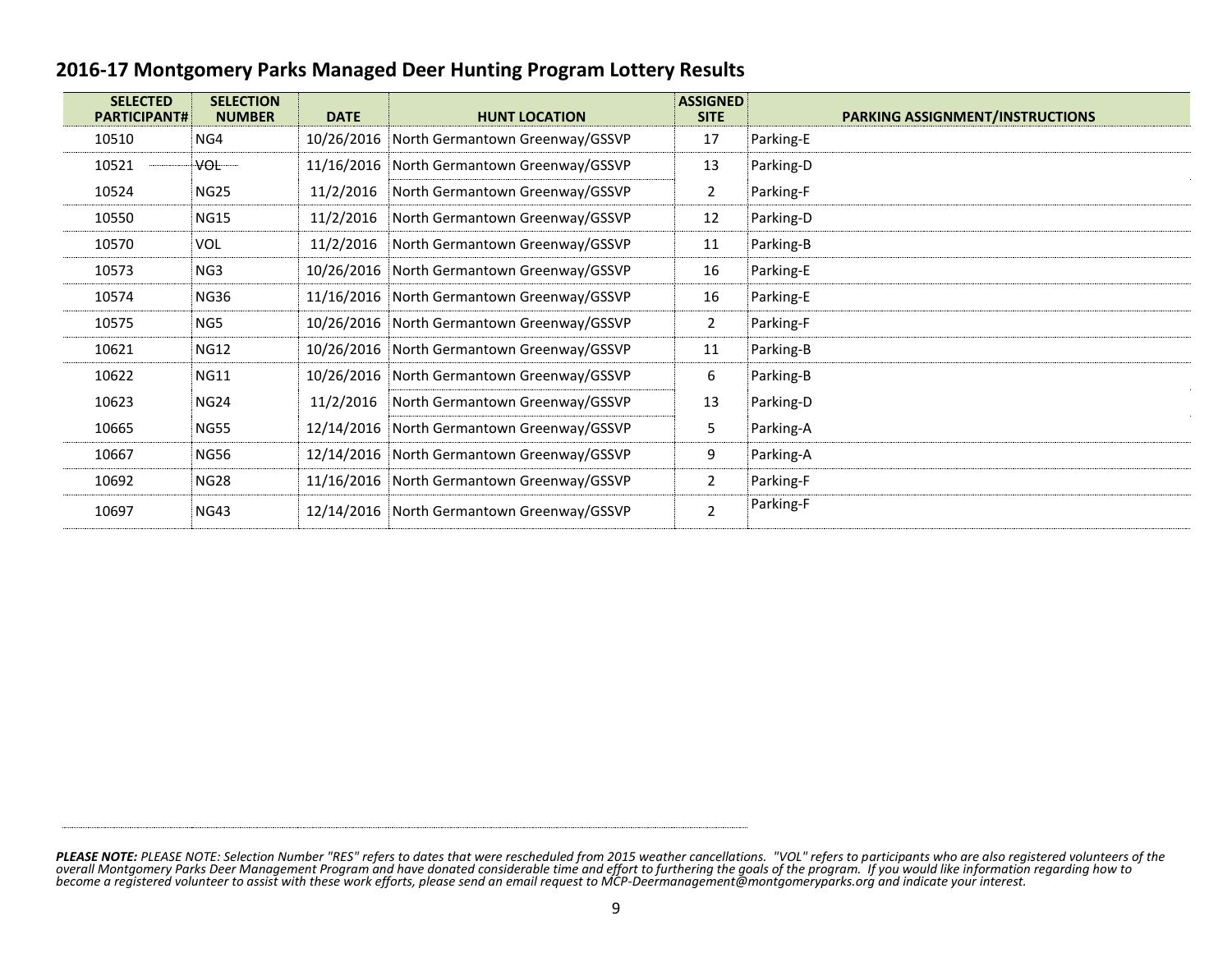| <b>SELECTED</b><br><b>PARTICIPANT#</b> | <b>SELECTION</b><br><b>NUMBER</b> | <b>DATE</b> | <b>HUNT LOCATION</b>                             | <b>ASSIGNED</b><br><b>SITE</b> | <b>PARKING ASSIGNMENT/INSTRUCTIONS</b>                                          |
|----------------------------------------|-----------------------------------|-------------|--------------------------------------------------|--------------------------------|---------------------------------------------------------------------------------|
|                                        |                                   |             |                                                  | LITTLE BENNETT REGIONAL PARK   |                                                                                 |
| 10015                                  | LB57                              | 12/6/2016   | Little Bennett Regional Park - Northern<br>Tract | 19                             | See Map & Instructions (Treestand Recommended)                                  |
| 10020                                  | LB59                              | 12/7/2016   | Little Bennett Regional Park - Southern<br>Tract | 18                             | See Map & Directions (Treestand recommended)                                    |
| 10025                                  | LB12                              | 12/5/2016   | Little Bennett Regional Park - Southern<br>Tract | <b>9B</b>                      | See Map & Directions (4-Wheel Drive Required/Treestand strongly<br>recommended) |
| 10026                                  | LB81                              | 12/7/2016   | Little Bennett Regional Park - Southern<br>Tract | 23                             | See Map & Directions (NO SCOUTING)                                              |
| 10027                                  | LB10                              | 12/5/2016   | Little Bennett Regional Park - Southern<br>Tract | 5                              | See Map & Directions (4-Wheel Drive Required/Treestand strongly<br>recommended) |
| 10038                                  | LB42                              | 12/6/2016   | Little Bennett Regional Park - Northern<br>Tract | 3B                             | See Map & Instructions (Treestand Recommended)                                  |
| 10053                                  | LB129                             | 12/8/2016   | Little Bennett Regional Park - Northern<br>Tract | 22B                            | See Map & Instructions (Treestand Recommended)                                  |
| 10054                                  | LB128                             | 12/8/2016   | Little Bennett Regional Park - Northern<br>Tract | 22                             | See Map & Instructions (Treestand Recommended)                                  |
| 10056                                  | LB35                              | 12/6/2016   | Little Bennett Regional Park - Northern<br>Tract | 15                             | See Map & Instructions (Treestand Recommended)                                  |
| 10060                                  | <b>VOL</b>                        | 12/7/2016   | Little Bennett Regional Park - Southern<br>Tract | 27                             | See Map & Directions (Treestand strongly recommended)                           |
| 10061                                  | <b>VOL</b>                        | 12/6/2016   | Little Bennett Regional Park - Northern<br>Tract | <b>9B</b>                      | See Map & Instructions (Treestand Required)                                     |
| 10061                                  | <b>VOL</b>                        | 12/7/2016   | Little Bennett Regional Park - Southern<br>Tract | 16                             | See Map & Directions (Treestand strongly recommended)                           |
| 10068                                  | LB56                              | 12/6/2016   | Little Bennett Regional Park - Northern<br>Tract | 9                              | See Map & Instructions (Treestand Recommended)                                  |
| 10074                                  | LB14                              | 12/5/2016   | Little Bennett Regional Park - Southern<br>Tract | <b>7B</b>                      | See Map & Directions                                                            |
| 10075                                  | LB131                             | 12/8/2016   | Little Bennett Regional Park - Northern<br>Tract | 21                             | See Map & Instructions (Treestand Strongly Recommended)                         |
| 10089                                  | LB27                              | 12/5/2016   | Little Bennett Regional Park - Southern<br>Tract | $\overline{7}$                 | See Map & Directions (Treestand strongly recommended)                           |
| 10091                                  | LB101                             | 12/8/2016   | Little Bennett Regional Park - Southern<br>Tract | 12                             | See Map & Instructions (Treestand Recommended)                                  |
| 10098                                  | LB115                             | 12/8/2016   | Little Bennett Regional Park - Northern<br>Tract | 4B                             | See Map & Instructions (Treestand Recommended)                                  |
| 10105                                  | LB23                              | 12/5/2016   | Little Bennett Regional Park - Southern<br>Tract | 4B                             | See Map & Directions (Treestand strongly recommended -NO<br>SCOUTING)           |
| 10109                                  | LB46                              | 12/6/2016   | Little Bennett Regional Park - Northern<br>Tract | 23                             | See Map & Instructions                                                          |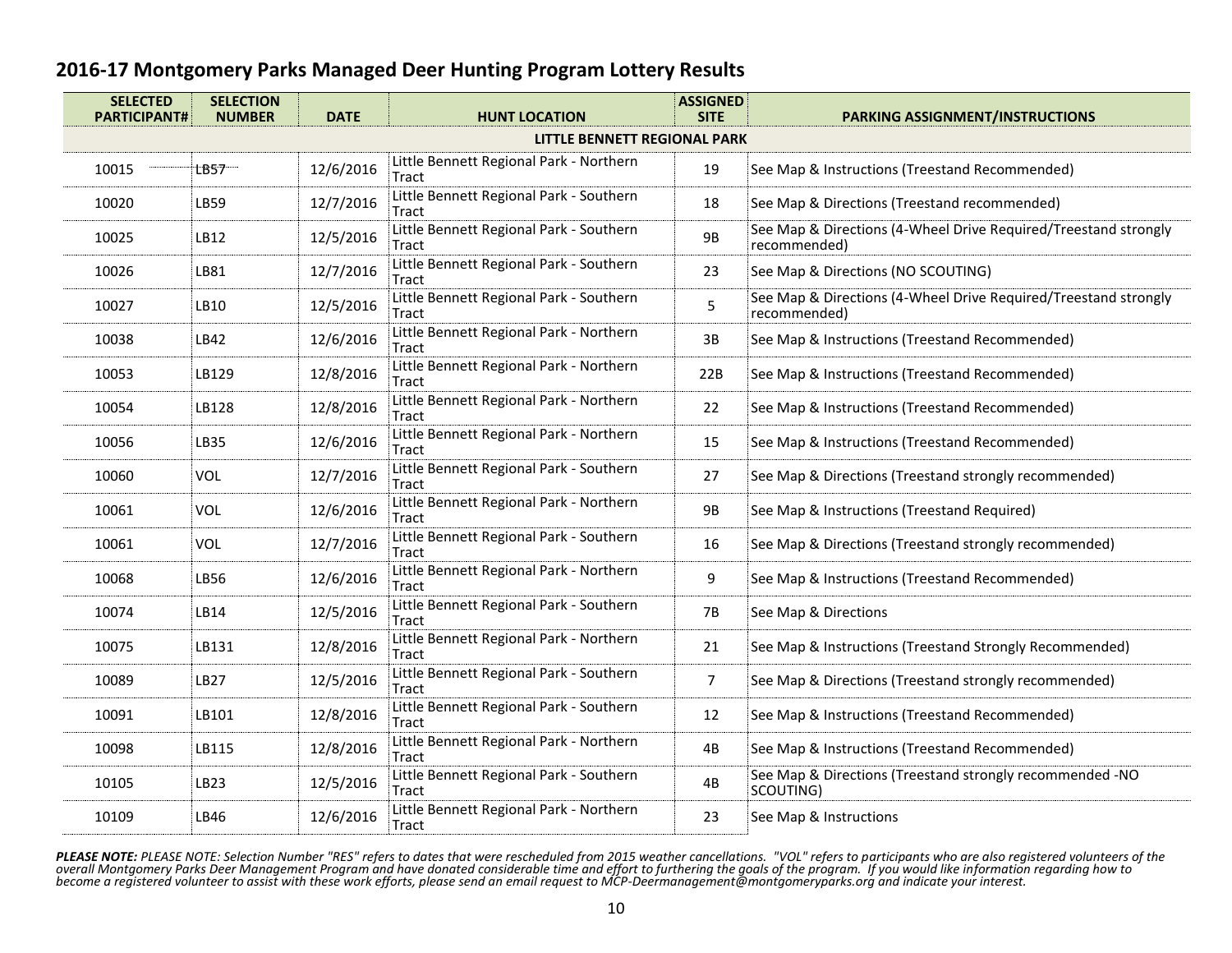| <b>SELECTED</b><br><b>PARTICIPANT#</b> | <b>SELECTION</b><br><b>NUMBER</b> | <b>DATE</b> | <b>HUNT LOCATION</b>                                    | <b>ASSIGNED</b><br><b>SITE</b> | PARKING ASSIGNMENT/INSTRUCTIONS                                        |
|----------------------------------------|-----------------------------------|-------------|---------------------------------------------------------|--------------------------------|------------------------------------------------------------------------|
| 10110                                  | LB83                              | 12/7/2016   | Little Bennett Regional Park - Southern<br>Tract        | 25                             | See Map & Directions (Treestand strongly recommended)                  |
| 10111                                  | VOL                               | 12/5/2016   | Little Bennett Regional Park - Southern<br>Tract        | 11                             | See Map & Directions (Treestand recommended)                           |
| 10121                                  | LB71                              | 12/7/2016   | Little Bennett Regional Park - Southern<br>Tract        | $\overline{2}$                 | See Map & Directions (Treestand strongly recommended)                  |
| 10126                                  | LB100                             | 12/8/2016   | Little Bennett Regional Park - Southern<br>Tract        | 12C                            | See Map & Instructions (Treestand Recommended)                         |
| 10128                                  | LB90                              | 12/7/2016   | Little Bennett Regional Park - Southern<br>Tract        | 26                             | See Map & Directions (Treestand recommended)                           |
| 10130                                  | LB124                             | 12/8/2016   | Little Bennett Regional Park - Northern<br>Tract        | 27                             | See Map & Instructions (Treestand Recommended)                         |
| 10147                                  | VOL                               | 12/5/2016   | Little Bennett Regional Park - Southern<br><b>Tract</b> | 6                              | See Map & Directions (Treestand strongly recommended)                  |
| 10147                                  | VOL                               | 12/6/2016   | Little Bennett Regional Park - Northern<br>Tract        | $\overline{7}$                 | See Map & Instructions (Treestand Strongly Recommended)                |
| 10147                                  | LB60                              | 12/7/2016   | Little Bennett Regional Park - Southern<br><b>Tract</b> | $\mathbf 1$                    | See Map & Directions (Treestand strongly recommended)                  |
| 10156                                  | VOL                               | 12/5/2016   | Little Bennett Regional Park - Southern<br>Tract        | 6B                             | See Map & Directions (Treestand strongly recommended)                  |
| 10156                                  | VOL                               | 12/6/2016   | Little Bennett Regional Park - Northern<br>Tract        | 12C                            | See Map & Instructions (Treestand Recommended)                         |
| 10161                                  | LB19                              | 12/5/2016   | Little Bennett Regional Park - Southern<br>Tract        | 25                             | See Map & Directions (Treestand strongly recommended)                  |
| 10167                                  | LB55                              | 12/6/2016   | Little Bennett Regional Park - Northern<br>Tract        | 10                             | See Map & Instructions (Treestand Recommended)                         |
| 10171                                  | LB123                             | 12/8/2016   | Little Bennett Regional Park - Northern<br>Tract        | 24B                            | See Map & Instructions (Treestand Recommended)                         |
| 10174                                  | LB119                             | 12/8/2016   | Little Bennett Regional Park - Northern<br>Tract        | 15B                            | See Map & Instructions (Treestand Strongly Recommended)                |
| 10178                                  | LB53                              | 12/6/2016   | Little Bennett Regional Park - Northern<br>Tract        | 20B                            | See Map & Directions (4-Wheel Drive Required)                          |
| 10179                                  | LB52                              | 12/6/2016   | Little Bennett Regional Park - Northern<br>Tract        | 20                             | See Map & Directions (4-Wheel Drive Required/Treestand<br>recommended) |
| 10181                                  | LB54                              | 12/6/2016   | Little Bennett Regional Park - Northern<br>Tract        | 26                             | See Map & Directions (4-Wheel Drive Required)                          |
| 10185                                  | LB97                              | 12/8/2016   | Little Bennett Regional Park - Northern<br>Tract        | 20                             | See Map & Directions (4-Wheel Drive Required/Treestand<br>recommended) |
| 10188                                  | <b>LB87</b>                       | 12/7/2016   | Little Bennett Regional Park - Southern<br>Tract        | 3B                             | See Map & Directions                                                   |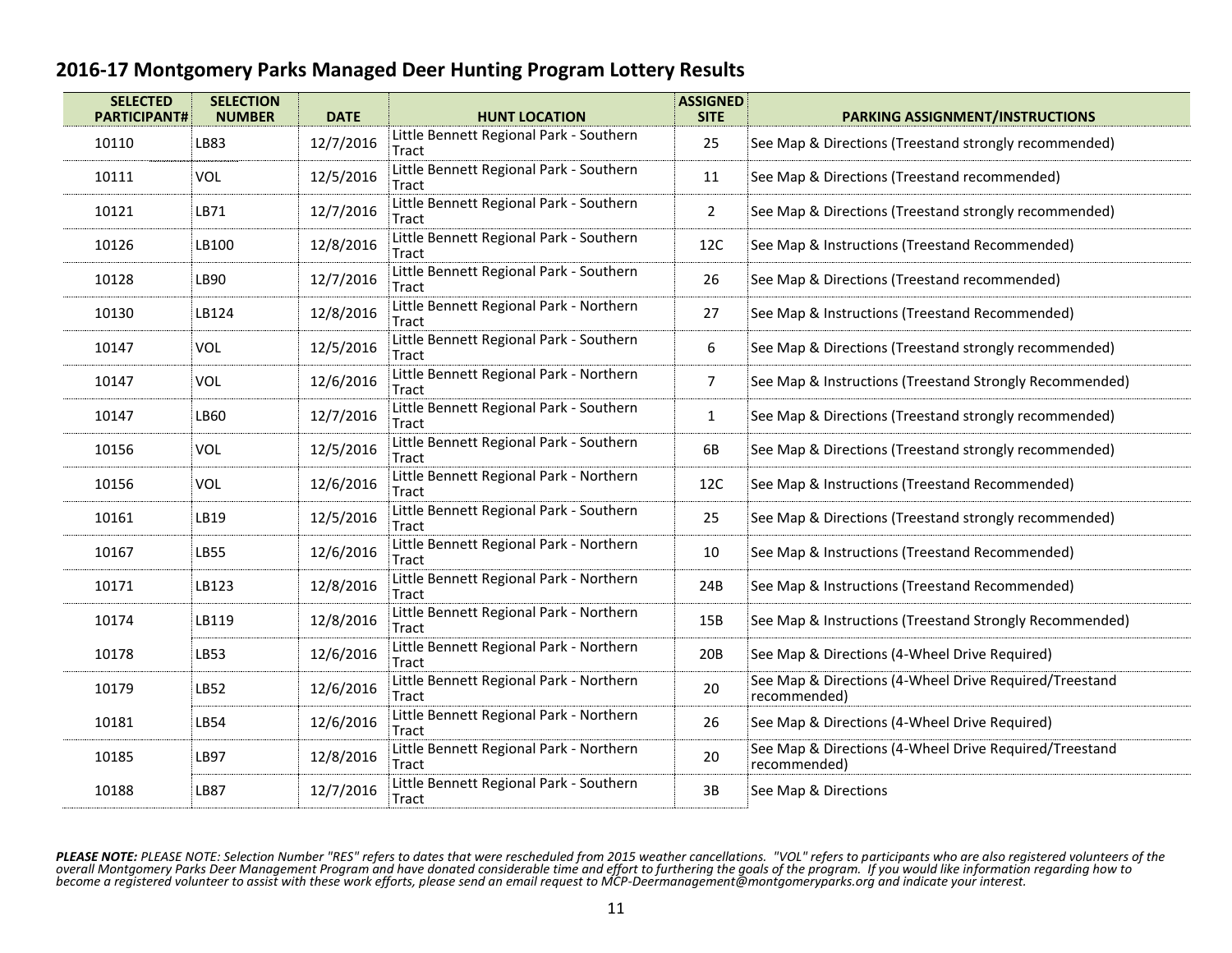| <b>SELECTED</b><br><b>SELECTION</b><br><b>PARTICIPANT#</b><br><b>NUMBER</b> |            | <b>DATE</b> | <b>HUNT LOCATION</b>                                    |     | <b>ASSIGNED</b><br><b>PARKING ASSIGNMENT/INSTRUCTIONS</b>                       |  |  |
|-----------------------------------------------------------------------------|------------|-------------|---------------------------------------------------------|-----|---------------------------------------------------------------------------------|--|--|
| 10190                                                                       | LB72       | 12/7/2016   | Little Bennett Regional Park - Southern<br>Tract        |     | See Map & Directions (Treestand recommended)                                    |  |  |
| 10195                                                                       | VOL        | 12/5/2016   | Little Bennett Regional Park - Southern<br>Tract        | 27  | See Map & Directions (Treestand strongly recommended)                           |  |  |
| 10195                                                                       | VOL        | 12/6/2016   | Little Bennett Regional Park - Northern<br>Tract        | 8   | See Map & Instructions (Treestand Strongly Recommended)                         |  |  |
| 10197                                                                       | LB24       | 12/5/2016   | Little Bennett Regional Park - Southern<br>Tract        | 20  | See Map & Directions (Treestand recommended)                                    |  |  |
| 10200                                                                       | LB73       | 12/7/2016   | Little Bennett Regional Park - Northern<br>9B<br>Tract  |     | See Map & Directions (4-Wheel Drive Required/Treestand strongly<br>recommended) |  |  |
| 10201                                                                       | LB25       | 12/5/2016   | Little Bennett Regional Park - Southern<br>Tract        | 26  | See Map & Directions (Treestand recommended)                                    |  |  |
| 10203                                                                       | VOL        | 12/5/2016   | Little Bennett Regional Park - Southern<br>Tract        | 8   | See Map & Directions (Treestand recommended)                                    |  |  |
| 10203                                                                       | <b>VOL</b> | 12/6/2016   | Little Bennett Regional Park - Northern<br>Tract        | 18  | See Map & Instructions (Treestand Strongly Recommended)                         |  |  |
| 10204                                                                       | LB114      | 12/8/2016   | Little Bennett Regional Park - Northern<br>12B<br>Tract |     | See Map & Instructions (Treestand Recommended)                                  |  |  |
| 10205                                                                       | VOL        | 12/6/2016   | Little Bennett Regional Park - Northern<br>Tract        | 22  | See Map & Instructions (Treestand Recommended)                                  |  |  |
| 10205                                                                       | VOL        | 12/8/2016   | Little Bennett Regional Park - Northern<br>18<br>Tract  |     | See Map & Instructions (Treestand Strongly Recommended)                         |  |  |
| 10206                                                                       | VOL        | 12/6/2016   | Little Bennett Regional Park - Northern<br>Tract        | 21B | See Map & Instructions (Treestand Recommended)                                  |  |  |
| 10206                                                                       | LB111      | 12/8/2016   | Little Bennett Regional Park - Northern<br>Tract        | 21B | See Map & Instructions (Treestand Recommended)                                  |  |  |
| 10208                                                                       | LB82       | 12/7/2016   | Little Bennett Regional Park - Southern<br>Tract        | 24  | See Map & Directions                                                            |  |  |
| 10210                                                                       | LB22       | 12/5/2016   | Little Bennett Regional Park - Southern<br>Tract        | 4   | See Map & Directions (Treestand strongly recommended - NO<br>SCOUTING)          |  |  |
| 10226                                                                       | LB79       | 12/7/2016   | Little Bennett Regional Park - Southern<br>Tract        | 15  | See Map & Directions (Treestand recommended - NO SCOUTING)                      |  |  |
| 10228                                                                       | LB105      | 12/8/2016   | Little Bennett Regional Park - Northern<br>Tract        | 28  | See Map & Instructions (Treestand Strongly Recommended)                         |  |  |
| 10234                                                                       | LB1        | 12/5/2016   | Little Bennett Regional Park - Southern<br>Tract        | 24  | See Map & Directions                                                            |  |  |
| 10242                                                                       | LB106      | 12/8/2016   | Little Bennett Regional Park - Northern<br>Tract        | 25  | See Map & Instructions (Treestand Strongly Recommended)                         |  |  |
| 10244                                                                       | LB51       | 12/6/2016   | Little Bennett Regional Park - Northern<br>Tract        | 27  | See Map & Instructions (Treestand Recommended)                                  |  |  |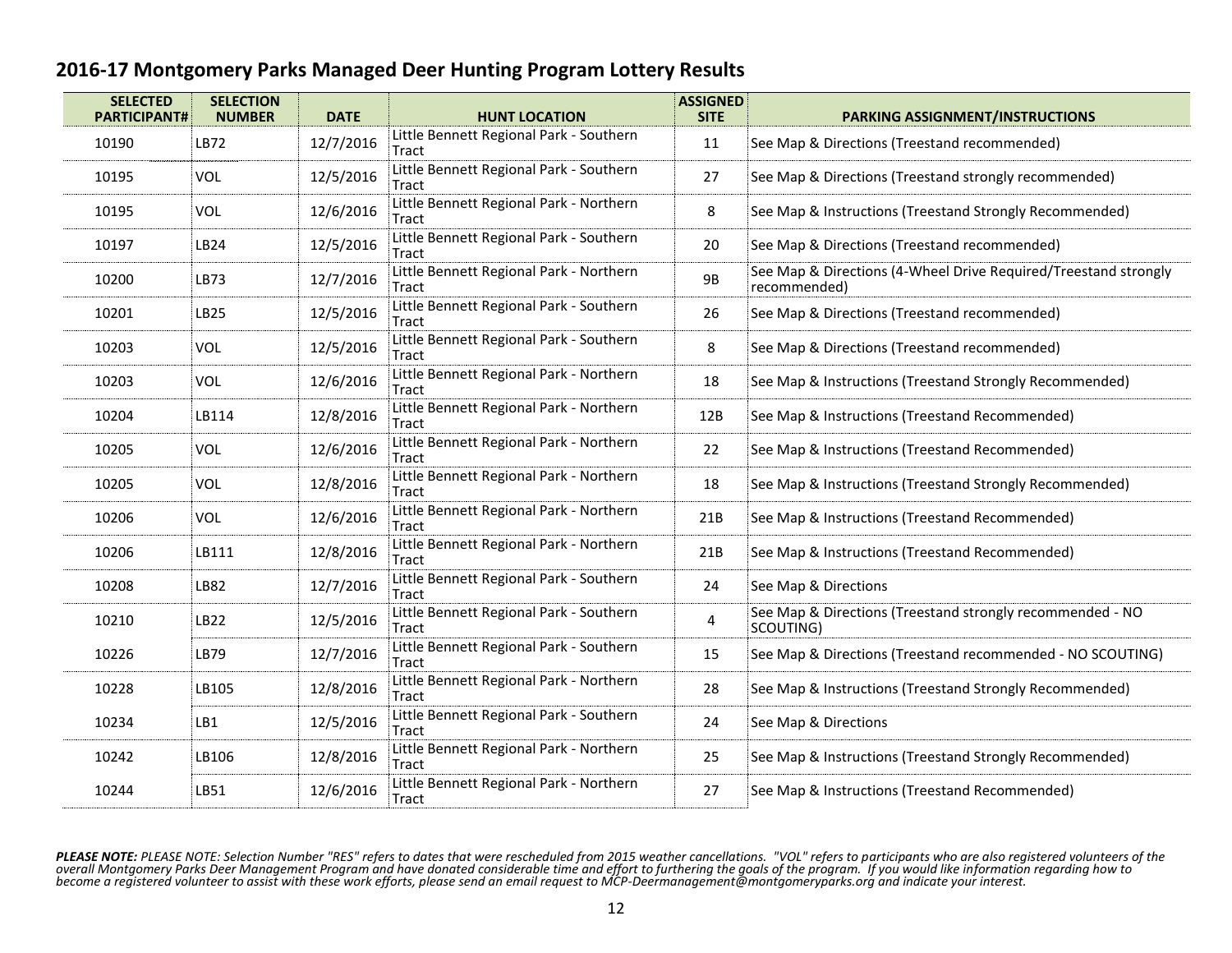| <b>SELECTED</b> | <b>SELECTION</b><br><b>PARTICIPANT#</b><br><b>NUMBER</b><br><b>DATE</b> |           | <b>HUNT LOCATION</b>                             | <b>ASSIGNED</b><br><b>SITE</b> | <b>PARKING ASSIGNMENT/INSTRUCTIONS</b>                  |  |  |
|-----------------|-------------------------------------------------------------------------|-----------|--------------------------------------------------|--------------------------------|---------------------------------------------------------|--|--|
| 10247           | LB61                                                                    | 12/7/2016 | Little Bennett Regional Park - Southern<br>Tract | $\overline{7}$                 | See Map & Directions (Treestand strongly recommended)   |  |  |
| 10248           | LB108                                                                   | 12/8/2016 | Little Bennett Regional Park - Northern<br>Tract | 8                              | See Map & Instructions (Treestand Strongly Recommended) |  |  |
| 10249           | LB109                                                                   | 12/8/2016 | Little Bennett Regional Park - Northern<br>Tract | 10                             | See Map & Instructions (Treestand Recommended)          |  |  |
| 10250           | LB110                                                                   | 12/8/2016 | Little Bennett Regional Park - Northern<br>Tract | 9                              | See Map & Instructions (Treestand Recommended)          |  |  |
| 10255           | LB21                                                                    | 12/5/2016 | Little Bennett Regional Park - Southern<br>Tract | 28                             | See Map & Directions (Treestand strongly recommended)   |  |  |
| 10257           | LB7                                                                     | 12/5/2016 | Little Bennett Regional Park - Southern<br>Tract | 23                             | See Map & Directions (NO SCOUTING)                      |  |  |
| 10258           | LB107                                                                   | 12/8/2016 | Little Bennett Regional Park - Northern<br>Tract | 29                             | See Map & Instructions (Treestand Recommended)          |  |  |
| 10261           | LB91                                                                    | 12/8/2016 | Little Bennett Regional Park - Northern<br>Tract | 6                              | See Map & Instructions (Treestand Recommended)          |  |  |
| 10267           | VOL                                                                     | 12/5/2016 | Little Bennett Regional Park - Southern<br>Tract | 12                             | See Map & Directions (Treestand recommended)            |  |  |
| 10267           | VOL                                                                     | 12/6/2016 | Little Bennett Regional Park - Northern<br>Tract | 22B                            | See Map & Instructions (Treestand Recommended)          |  |  |
| 10274           | LB15                                                                    | 12/5/2016 | Little Bennett Regional Park - Southern<br>Tract | <b>8B</b>                      | See Map & Directions                                    |  |  |
| 10276           | LB130                                                                   | 12/8/2016 | Little Bennett Regional Park - Northern<br>Tract | 14                             | See Map & Instructions (Treestand Recommended)          |  |  |
| 10280           | VOL                                                                     | 12/6/2016 | Little Bennett Regional Park - Northern<br>Tract | 28                             | See Map & Instructions (Treestand Strongly Recommended) |  |  |
| 10280           | VOL                                                                     | 12/7/2016 | Little Bennett Regional Park - Southern<br>Tract | 12B                            | See Map & Directions (Treestand recommended)            |  |  |
| 10294           | LB32                                                                    | 12/6/2016 | Little Bennett Regional Park - Northern<br>Tract | 11C                            | See Map & Instructions                                  |  |  |
| 10295           | LB33                                                                    | 12/6/2016 | Little Bennett Regional Park - Northern<br>Tract | 11B                            | See Map & Instructions (Treestand Recommended)          |  |  |
| 10296           | LB99                                                                    | 12/8/2016 | Little Bennett Regional Park - Northern<br>Tract | 20B                            | See Map & Directions (4-Wheel Drive Required)           |  |  |
| 10298           | LB28                                                                    | 12/6/2016 | Little Bennett Regional Park - Northern<br>Tract | 29                             | See Map & Instructions (Treestand Recommended)          |  |  |
| 10301           | LB29                                                                    | 12/6/2016 | Little Bennett Regional Park - Northern<br>Tract | 12                             | See Map & Instructions (Treestand Recommended)          |  |  |
| 10306           | <b>LB47</b>                                                             | 12/6/2016 | Little Bennett Regional Park - Southern<br>Tract | 17B                            | See Map & Instructions (Treestand Recommended)          |  |  |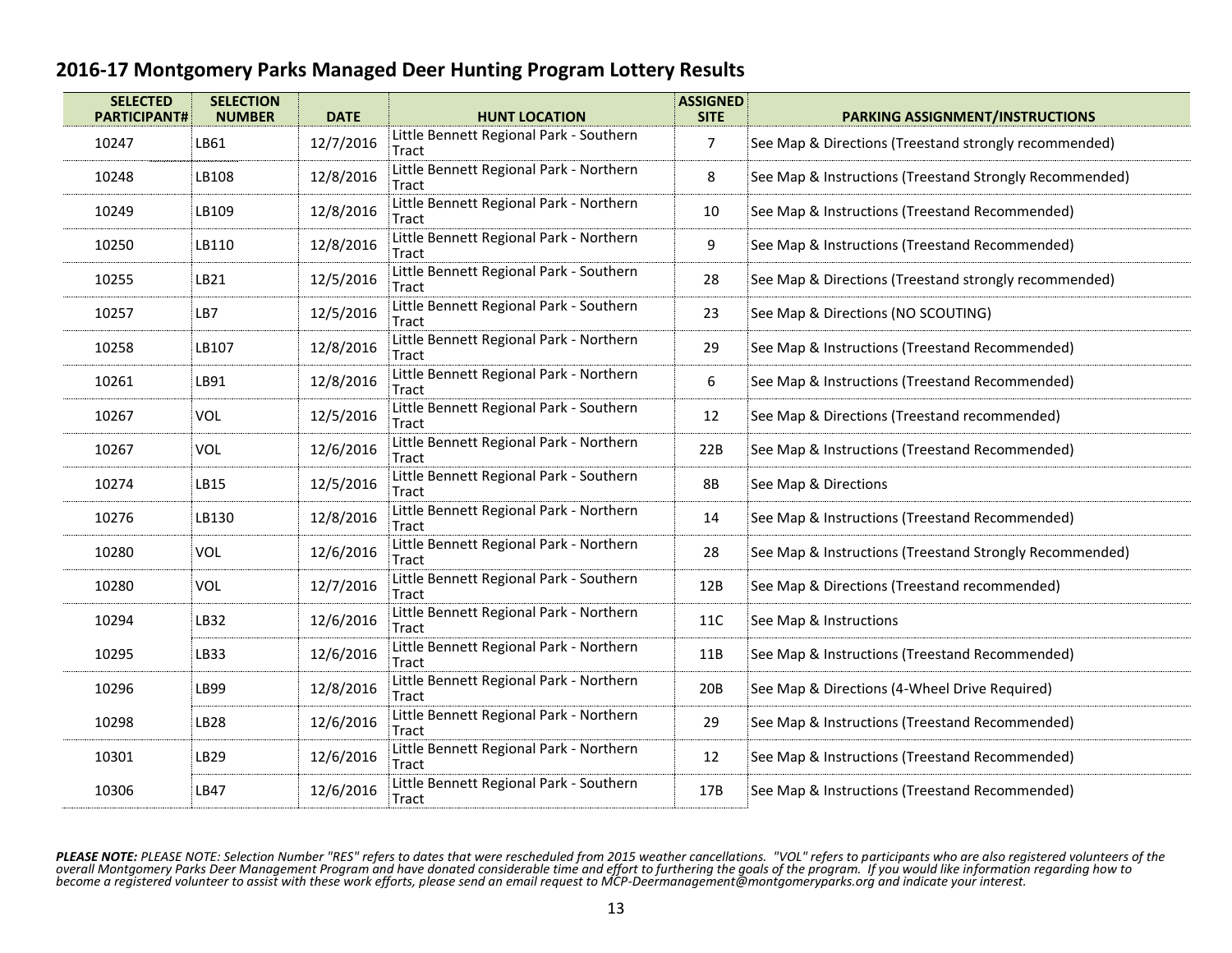| <b>SELECTED</b><br><b>SELECTION</b><br><b>PARTICIPANT#</b><br><b>NUMBER</b> |             | <b>DATE</b> | <b>HUNT LOCATION</b>                             | <b>ASSIGNED</b><br><b>SITE</b> | <b>PARKING ASSIGNMENT/INSTRUCTIONS</b>                                 |  |  |  |
|-----------------------------------------------------------------------------|-------------|-------------|--------------------------------------------------|--------------------------------|------------------------------------------------------------------------|--|--|--|
| 10309                                                                       | LB113       | 12/8/2016   | Little Bennett Regional Park - Northern<br>Tract | $\overline{7}$                 | See Map & Instructions (Treestand Strongly Recommended)                |  |  |  |
| 10315                                                                       | LB65        | 12/7/2016   | Little Bennett Regional Park - Southern<br>Tract | 6B                             | See Map & Directions (Treestand strongly recommended)                  |  |  |  |
| 10316                                                                       | LB67        | 12/7/2016   | Little Bennett Regional Park - Southern<br>Tract | 10                             | See Map & Directions (Treestand strongly recommended)                  |  |  |  |
| 10335                                                                       | <b>LB78</b> | 12/7/2016   | Little Bennett Regional Park - Southern<br>Tract | 19                             | See Map & Directions                                                   |  |  |  |
| 10339                                                                       | LB118       | 12/8/2016   | Little Bennett Regional Park - Northern<br>Tract | 11                             | See Map & Instructions (Treestand Recommended)                         |  |  |  |
| 10342                                                                       | VOL         | 12/7/2016   | Little Bennett Regional Park - Southern<br>Tract | 12                             | See Map & Directions (Treestand recommended)                           |  |  |  |
| 10345                                                                       | LB40        | 12/6/2016   | Little Bennett Regional Park - Northern<br>Tract | 21                             | See Map & Instructions (Treestand Strongly Recommended)                |  |  |  |
| 10356                                                                       | LB26        | 12/5/2016   | Little Bennett Regional Park - Southern<br>Tract | 12B                            | See Map & Directions (Treestand recommended)                           |  |  |  |
| 10356                                                                       | VOL         | 12/6/2016   | Little Bennett Regional Park - Northern<br>Tract | 25                             | See Map & Instructions (Treestand Strongly Recommended)                |  |  |  |
| 10356                                                                       | VOL         | 12/8/2016   | Little Bennett Regional Park - Northern<br>Tract | 24                             | See Map & Instructions (Treestand Recommended)                         |  |  |  |
| 10369                                                                       | LB16        | 12/5/2016   | Little Bennett Regional Park - Southern<br>Tract | 8C                             | See Map & Directions (Treestand strongly recommended)                  |  |  |  |
| 10381                                                                       | LB64        | 12/7/2016   | Little Bennett Regional Park - Southern<br>Tract | 4B                             | See Map & Directions (Treestand strongly recommended - NO<br>SCOUTING) |  |  |  |
| 10386                                                                       | LB49        | 12/6/2016   | Little Bennett Regional Park - Northern<br>Tract | 16                             | See Map & Instructions                                                 |  |  |  |
| 10396                                                                       | LB30        | 12/6/2016   | Little Bennett Regional Park - Northern<br>Tract | 11                             | See Map & Instructions (Treestand Recommended)                         |  |  |  |
| 10406                                                                       | LB62        | 12/7/2016   | Little Bennett Regional Park - Southern<br>Tract | <b>7B</b>                      | See Map & Directions                                                   |  |  |  |
| 10411                                                                       | LB6         | 12/5/2016   | Little Bennett Regional Park - Southern<br>Tract | 18                             | See Map & Directions (Treestand recommended)                           |  |  |  |
| 10411                                                                       | VOL         | 12/6/2016   | Little Bennett Regional Park - Northern<br>Tract | 4B                             | See Map & Instructions (Treestand Recommended)                         |  |  |  |
| 10413                                                                       | LB66        | 12/7/2016   | Little Bennett Regional Park - Southern<br>Tract | 6                              | See Map & Directions (Treestand strongly recommended)                  |  |  |  |
| 10419                                                                       | LB63        | 12/7/2016   | Little Bennett Regional Park - Southern<br>Tract | 4                              | See Map & Directions (Treestand strongly recommended - NO<br>SCOUTING) |  |  |  |
| 10421                                                                       | LB93        | 12/8/2016   | Little Bennett Regional Park - Northern<br>Tract | 3                              | See Map & Instructions (Treestand Recommended)                         |  |  |  |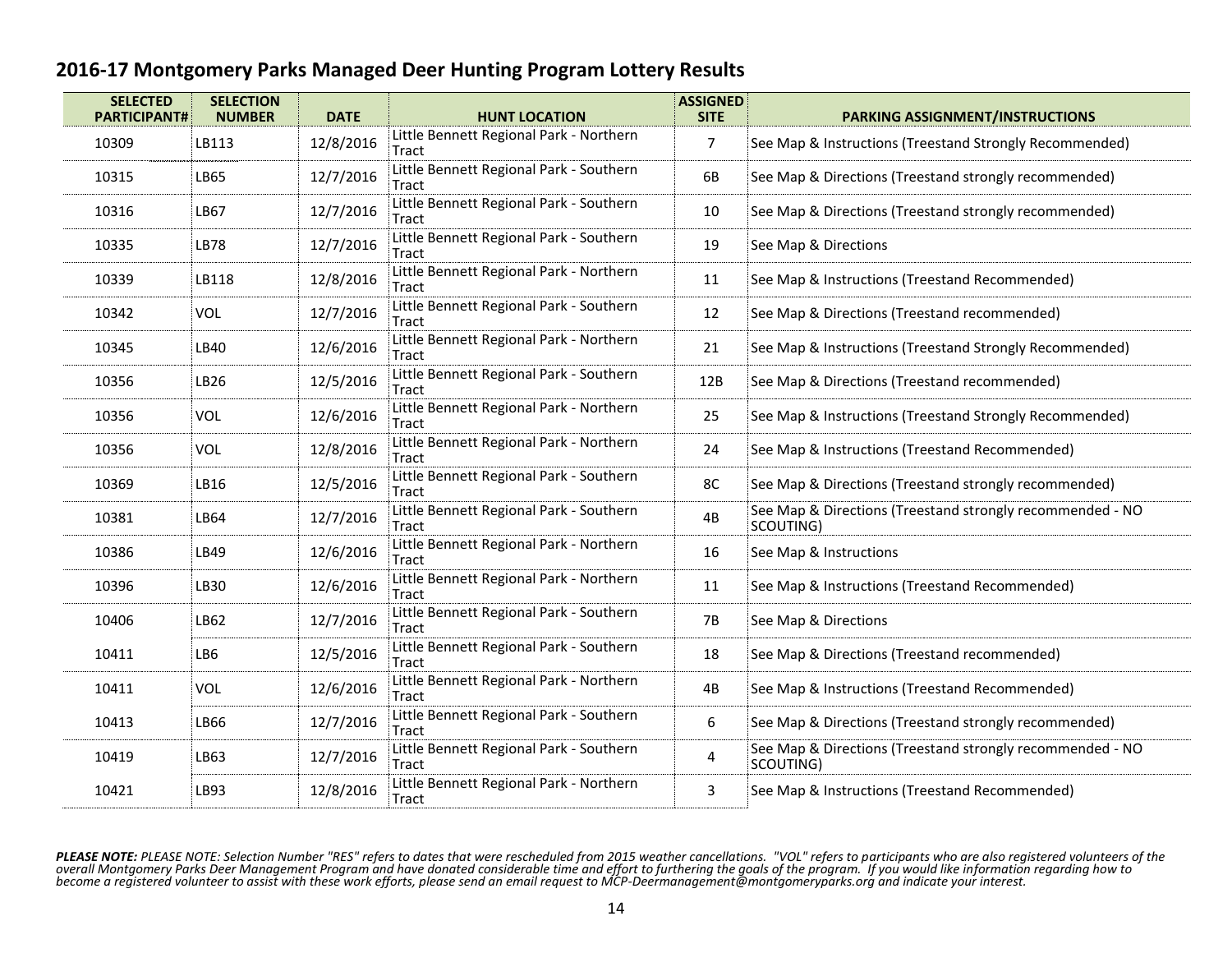| <b>SELECTED</b><br><b>PARTICIPANT#</b> | <b>SELECTION</b><br><b>NUMBER</b> | <b>DATE</b> | <b>ASSIGNED</b><br><b>HUNT LOCATION</b><br><b>SITE</b>  |                 | PARKING ASSIGNMENT/INSTRUCTIONS                                                 |  |
|----------------------------------------|-----------------------------------|-------------|---------------------------------------------------------|-----------------|---------------------------------------------------------------------------------|--|
| 10424                                  | <b>VOL</b>                        | 12/5/2016   | Little Bennett Regional Park - Southern<br>Tract        | $\mathbf{1}$    | See Map & Directions (Treestand strongly recommended)                           |  |
| 10431                                  | LB39                              | 12/6/2016   | Little Bennett Regional Park - Northern<br>Tract        | 15B             | See Map & Instructions (Treestand Strongly Recommended)                         |  |
| 10453                                  | LB89                              | 12/7/2016   | Little Bennett Regional Park - Southern<br>Tract        | 20              | See Map & Directions (Treestand recommended)                                    |  |
| 10460                                  | LB96                              | 12/8/2016   | Little Bennett Regional Park - Northern<br><b>Tract</b> | 11C             | See Map & Instructions                                                          |  |
| 10461                                  | LB95                              | 12/8/2016   | Little Bennett Regional Park - Northern<br>Tract        | 11B             | See Map & Instructions (Treestand Recommended)                                  |  |
| 10464                                  | LB76                              | 12/7/2016   | Little Bennett Regional Park - Southern<br>13<br>Tract  |                 | See Map & Directions (Treestand strongly recommended)                           |  |
| 10467                                  | LB132                             | 12/8/2016   | Little Bennett Regional Park - Northern<br>Tract        | 9B              | See Map & Instructions (Treestand Required)                                     |  |
| 10468                                  | LB38                              | 12/6/2016   | Little Bennett Regional Park - Northern<br>Tract        | $\overline{2}$  | See Map & Instructions (Treestand Recommended)                                  |  |
| 10469                                  | LB37                              | 12/6/2016   | Little Bennett Regional Park - Northern<br>Tract        | $\mathbf{1}$    | See Map & Instructions (Treestand Recommended)                                  |  |
| 10471                                  | LB58                              | 12/6/2016   | Little Bennett Regional Park - Northern<br>Tract        | 30              | See Map & Instructions (Treestand Recommended)                                  |  |
| 10476                                  | LB94                              | 12/8/2016   | Little Bennett Regional Park - Northern<br>Tract        | 5               | See Map & Instructions (Treestand Strongly Recommended)                         |  |
| 10477                                  | LB18                              | 12/5/2016   | Little Bennett Regional Park - Southern<br>Tract        | 14              | See Map & Directions (NO SCOUTING)                                              |  |
| 10478                                  | LB92                              | 12/8/2016   | Little Bennett Regional Park - Northern<br>Tract        | $3\,\mathrm{B}$ | See Map & Instructions (Treestand Recommended)                                  |  |
| 10480                                  | LB17                              | 12/5/2016   | Little Bennett Regional Park - Southern<br>Tract        | 13              | See Map & Directions (Treestand strongly recommended)                           |  |
| 10483                                  | LB31                              | 12/6/2016   | Little Bennett Regional Park - Northern<br>Tract        | 4               | See Map & Instructions (Treestand Recommended)                                  |  |
| 10485                                  | LB34                              | 12/6/2016   | Little Bennett Regional Park - Northern<br>Tract        | 14              | See Map & Instructions (Treestand Recommended)                                  |  |
| 10487                                  | LB20                              | 12/5/2016   | Little Bennett Regional Park - Southern<br>Tract        | 19              | See Map & Directions                                                            |  |
| 10493                                  | LB74                              | 12/7/2016   | Little Bennett Regional Park - Southern<br>Tract        | 9               | See Map & Directions (4-Wheel Drive Required/Treestand strongly<br>recommended) |  |
| 10495                                  | LB104                             | 12/8/2016   | Little Bennett Regional Park - Northern<br>Tract        | 23              | See Map & Instructions                                                          |  |
| 10496                                  | <b>VOL</b>                        | 12/5/2016   | Little Bennett Regional Park - Southern<br>Tract        | $\overline{2}$  | See Map & Directions (Treestand strongly recommended)                           |  |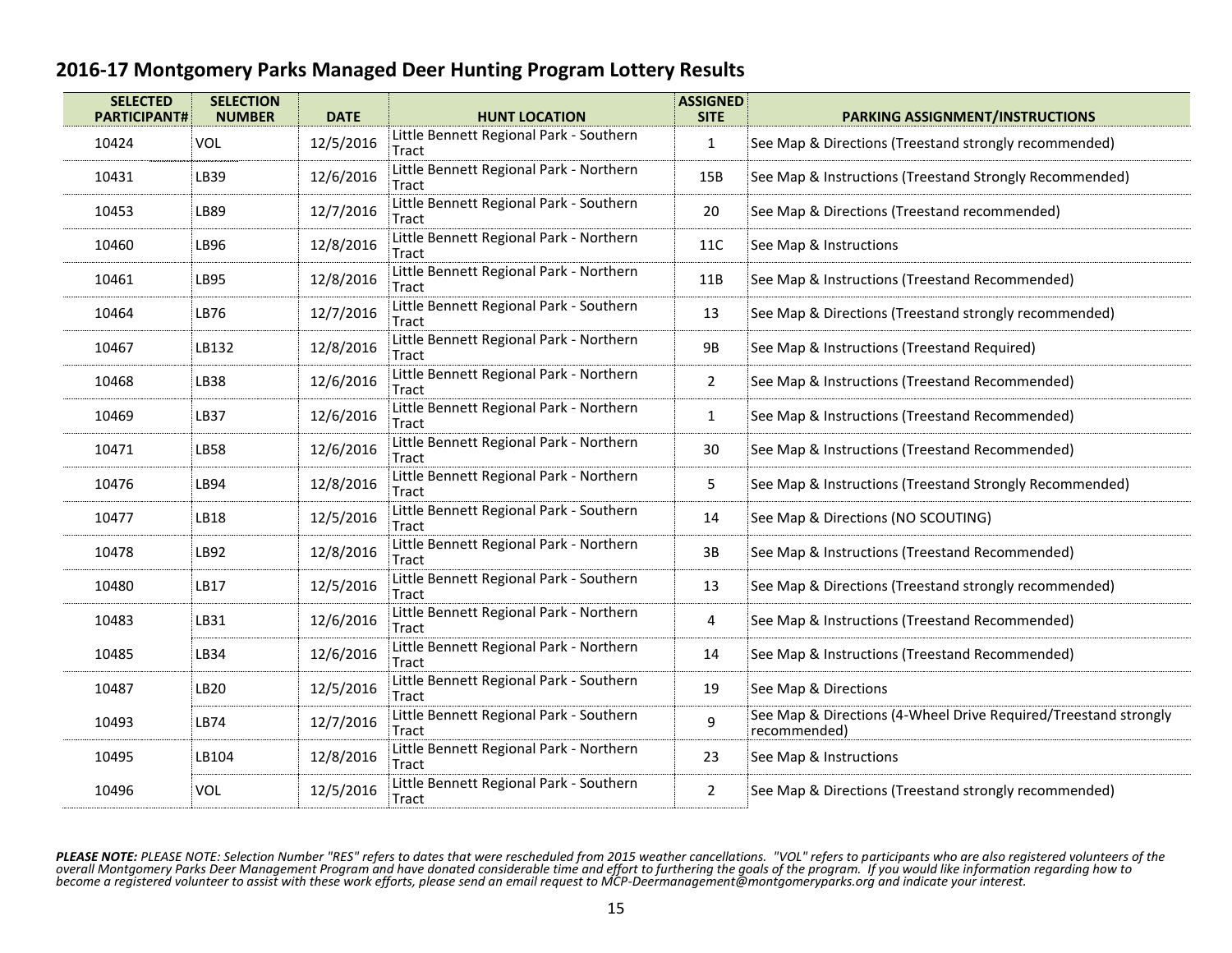| <b>SELECTED</b> | <b>SELECTION</b><br><b>PARTICIPANT#</b><br><b>NUMBER</b><br><b>DATE</b> |           | <b>HUNT LOCATION</b>                             | <b>ASSIGNED</b><br><b>SITE</b> | <b>PARKING ASSIGNMENT/INSTRUCTIONS</b>                                          |  |  |
|-----------------|-------------------------------------------------------------------------|-----------|--------------------------------------------------|--------------------------------|---------------------------------------------------------------------------------|--|--|
| 10496           | <b>LB77</b>                                                             | 12/7/2016 | Little Bennett Regional Park - Southern<br>Tract | 14                             | See Map & Directions (NO SCOUTING)                                              |  |  |
| 10502           | LB70                                                                    | 12/7/2016 | Little Bennett Regional Park - Southern<br>Tract | 28                             | See Map & Directions (Treestand strongly recommended)                           |  |  |
| 10517           | LB41                                                                    | 12/6/2016 | Little Bennett Regional Park - Northern<br>Tract | 3                              | See Map & Instructions (Treestand Recommended)                                  |  |  |
| 10521           | VOL                                                                     | 12/6/2016 | Little Bennett Regional Park - Northern<br>Tract | 21C                            | See Map & Instructions (Treestand Recommended)                                  |  |  |
| 10521           | LB112                                                                   | 12/8/2016 | Little Bennett Regional Park - Northern<br>Tract | 21C                            | See Map & Instructions (Treestand Recommended)                                  |  |  |
| 10549           | LB11                                                                    | 12/5/2016 | Little Bennett Regional Park - Southern<br>Tract | 9                              | See Map & Directions (4-Wheel Drive Required/Treestand strongly<br>recommended) |  |  |
| 10551           | LB103                                                                   | 12/8/2016 | Little Bennett Regional Park - Northern<br>Tract | $\overline{2}$                 | See Map & Instructions (Treestand Recommended)                                  |  |  |
| 10554           | VOL                                                                     | 12/6/2016 | Little Bennett Regional Park - Northern<br>Tract | 6                              | See Map & Instructions (Treestand Recommended)                                  |  |  |
| 10560           | LB117                                                                   | 12/8/2016 | Little Bennett Regional Park - Northern<br>Tract | 17                             | See Map & Instructions (Treestand Strongly Recommended)                         |  |  |
| 10561           | LB116                                                                   | 12/8/2016 | Little Bennett Regional Park - Northern<br>Tract | 17B                            | See Map & Instructions (Treestand Recommended)                                  |  |  |
| 10570           | VOL                                                                     | 12/5/2016 | Little Bennett Regional Park - Southern<br>Tract | 10                             | See Map & Directions (Treestand strongly recommended)                           |  |  |
| 10570           | LB120                                                                   | 12/8/2016 | Little Bennett Regional Park - Northern<br>Tract | 4                              | See Map & Instructions (Treestand Recommended)                                  |  |  |
| 10579           | LB45                                                                    | 12/6/2016 | Little Bennett Regional Park - Northern<br>Tract | 24                             | See Map & Instructions (Treestand Recommended)                                  |  |  |
| 10585           | LB68                                                                    | 12/7/2016 | Little Bennett Regional Park - Southern<br>Tract | 21                             | See Map & Directions (Treestand strongly recommended)                           |  |  |
| 10587           | LB88                                                                    | 12/7/2016 | Little Bennett Regional Park - Southern<br>Tract | 3                              | See Map & Directions (Treestand strongly recommended)                           |  |  |
| 10601           | LB48                                                                    | 12/6/2016 | Little Bennett Regional Park - Northern<br>Tract | 17                             | See Map & Instructions (Treestand Strongly Recommended)                         |  |  |
| 10602           | LB98                                                                    | 12/8/2016 | Little Bennett Regional Park - Northern<br>Tract | 26                             | See Map & Directions (4-Wheel Drive Required)                                   |  |  |
| 10615           | LB5                                                                     | 12/5/2016 | Little Bennett Regional Park - Southern<br>Tract | 22                             | See Map & Directions (Treestand recommended)                                    |  |  |
| 10621           | LB3                                                                     | 12/5/2016 | Little Bennett Regional Park - Southern<br>Tract | 3B                             | See Map & Directions                                                            |  |  |
| 10622           | LB <sub>2</sub>                                                         | 12/5/2016 | Little Bennett Regional Park - Southern<br>Tract | 3                              | See Map & Directions (Treestand strongly recommended)                           |  |  |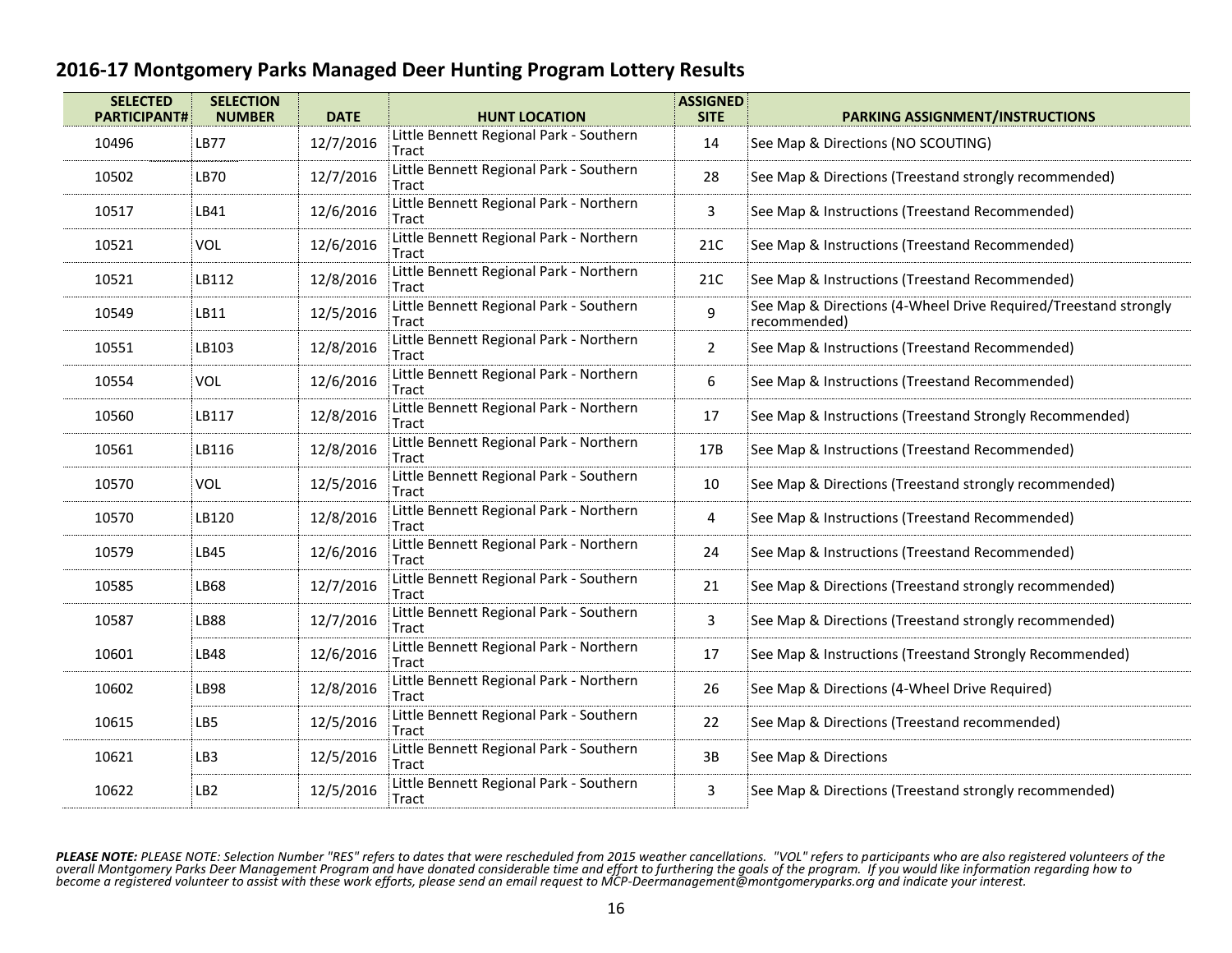| <b>SELECTED</b><br><b>SELECTION</b><br><b>PARTICIPANT#</b><br><b>NUMBER</b> |       | <b>DATE</b> | <b>ASSIGNED</b><br><b>HUNT LOCATION</b><br><b>SITE</b>           |     | <b>PARKING ASSIGNMENT/INSTRUCTIONS</b>                     |  |  |
|-----------------------------------------------------------------------------|-------|-------------|------------------------------------------------------------------|-----|------------------------------------------------------------|--|--|
| 10624                                                                       | LB102 | 12/8/2016   | Little Bennett Regional Park - Northern<br>$\mathbf{1}$<br>Tract |     | See Map & Instructions (Treestand Recommended)             |  |  |
| 10626                                                                       | LB9   | 12/5/2016   | Little Bennett Regional Park - Southern<br>Tract                 | 17  | See Map & Directions (Treestand strongly recommended)      |  |  |
| 10627                                                                       | LB8   | 12/5/2016   | Little Bennett Regional Park - Southern<br>Tract                 | 16  | See Map & Directions (Treestand strongly recommended)      |  |  |
| 10633                                                                       | LB43  | 12/6/2016   | Little Bennett Regional Park - Northern<br>Tract                 | 5   | See Map & Instructions (Treestand Strongly Recommended)    |  |  |
| 10637                                                                       | LB44  | 12/6/2016   | Little Bennett Regional Park - Northern<br>Tract                 | 24B | See Map & Instructions (Treestand Recommended)             |  |  |
| 10641                                                                       | LB69  | 12/7/2016   | Little Bennett Regional Park - Southern<br>Tract                 | 22  | See Map & Directions (Treestand recommended)               |  |  |
| 10642                                                                       | LB85  | 12/7/2016   | Little Bennett Regional Park - Southern<br>Tract                 | 8   | See Map & Directions (Treestand recommended)               |  |  |
| 10646                                                                       | LB50  | 12/6/2016   | Little Bennett Regional Park - Northern<br>Tract                 | 16B | See Map & Instructions (Treestand Recommended)             |  |  |
| 10655                                                                       | LB84  | 12/7/2016   | Little Bennett Regional Park - Southern<br>8B<br>Tract           |     | See Map & Directions                                       |  |  |
| 10656                                                                       | LB84  | 12/7/2016   | Little Bennett Regional Park - Southern<br>Tract                 | 8B  | See Map & Directions                                       |  |  |
| 10665                                                                       | LB121 | 12/8/2016   | Little Bennett Regional Park - Northern<br>Tract                 |     | See Map & Instructions (Treestand Recommended)             |  |  |
| 10667                                                                       | LB122 | 12/8/2016   | Little Bennett Regional Park - Northern<br>Tract                 | 30  | See Map & Instructions (Treestand Recommended)             |  |  |
| 10668                                                                       | LB86  | 12/7/2016   | Little Bennett Regional Park - Northern<br>Tract                 | 8C  | See Map & Directions (Treestand strongly recommended)      |  |  |
| 10669                                                                       | LB126 | 12/8/2016   | Little Bennett Regional Park - Northern<br>Tract                 | 16B | See Map & Instructions (Treestand Recommended)             |  |  |
| 10670                                                                       | LB4   | 12/5/2016   | Little Bennett Regional Park - Southern<br>Tract                 | 21  | See Map & Directions (Treestand strongly recommended)      |  |  |
| 10675                                                                       | LB36  | 12/6/2016   | Little Bennett Regional Park - Northern<br>Tract                 | 12B | See Map & Instructions (Treestand Recommended)             |  |  |
| 10683                                                                       | LB13  | 12/5/2016   | Little Bennett Regional Park - Southern<br>Tract                 | 15  | See Map & Directions (Treestand recommended - NO SCOUTING) |  |  |
| 10688                                                                       | LB125 | 12/8/2016   | Little Bennett Regional Park - Northern<br>Tract                 | 16  | See Map & Instructions                                     |  |  |
| 10689                                                                       | LB127 | 12/8/2016   | Little Bennett Regional Park - Northern<br>Tract                 | 15  | See Map & Instructions (Treestand Recommended)             |  |  |
| 10692                                                                       | LB80  | 12/7/2016   | Little Bennett Regional Park - Southern<br>Tract                 | 17  | See Map & Directions (Treestand strongly recommended)      |  |  |